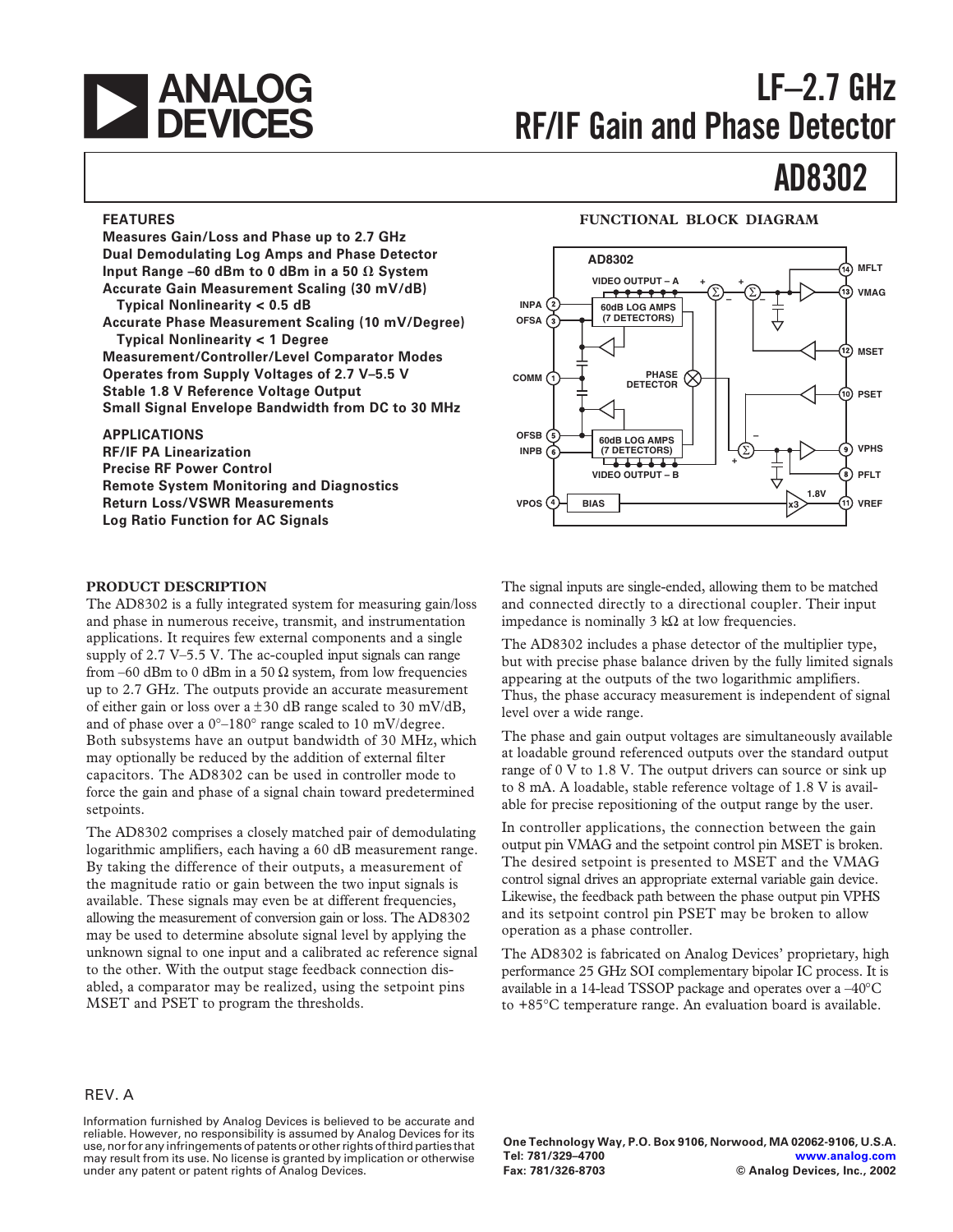$AD8302-SPECIFICATING  $\Gamma$  (T_A = 25°C, V<sub>S</sub> = 5 V, VMAG shorted to MSET, VPHS shorted to PSET, 52.3  $\Omega$  shunt$ resistors connected to INPA and INPB, for Phase measurement P<sub>INPA</sub> = P<sub>INPB</sub>, unless otherwise noted.)

| Parameter                                                                                                                                                                                                                                 | <b>Conditions</b>                                                                                                                                                                                                                                                                                                                                                                                                                                                                                                                                                                                                      | Min            | Typ                                                  | Max               | Unit                                                             |
|-------------------------------------------------------------------------------------------------------------------------------------------------------------------------------------------------------------------------------------------|------------------------------------------------------------------------------------------------------------------------------------------------------------------------------------------------------------------------------------------------------------------------------------------------------------------------------------------------------------------------------------------------------------------------------------------------------------------------------------------------------------------------------------------------------------------------------------------------------------------------|----------------|------------------------------------------------------|-------------------|------------------------------------------------------------------|
| <b>OVERALL FUNCTION</b><br><b>Input Frequency Range</b><br>Gain Measurement Range<br>Phase Measurement Range<br>Reference Voltage Output                                                                                                  | $P_{IN}$ at INPA, $P_{IN}$ at INPB = -30 dBm<br>$\phi_{IN}$ at INPA > $\phi_{IN}$ at INPB<br>Pin VREF, $-40^{\circ}$ C $\leq T_A \leq +85^{\circ}$ C                                                                                                                                                                                                                                                                                                                                                                                                                                                                   | >0<br>1.72     | ±30<br>±90<br>1.8                                    | 2700<br>1.88      | <b>MHz</b><br>dB<br>Degree<br>V                                  |
| <b>INPUT INTERFACE</b><br>Input Simplified Equivalent Circuit<br>Input Voltage Range<br>Center of Input Dynamic Range                                                                                                                     | Pins INPA and INPB<br>To AC Ground, $f \le 500$ MHz<br>$AC-Coupled (0 dBV = 1 V rms)$<br>re: 50 $\Omega$                                                                                                                                                                                                                                                                                                                                                                                                                                                                                                               | $-73$<br>$-60$ | 3 2<br>$-43$<br>$-30$                                | $-13$<br>$\Omega$ | $k\Omega$   pF<br>dBV<br>dBm<br>dBV<br>dBm                       |
| MAGNITUDE OUTPUT<br>Output Voltage Minimum<br>Output Voltage Maximum<br>Center Point of Output (MCP)<br>Output Current<br>Small Signal Envelope Bandwidth<br>Slew Rate<br>Response Time<br>Rise Time<br>Fall Time<br><b>Settling Time</b> | Pin VMAG<br>$20 \times$ Log (V <sub>INPA</sub> /V <sub>INPB</sub> ) = -30 dB<br>$20 \times$ Log (V <sub>INPA</sub> /V <sub>INPB</sub> ) = +30 dB<br>$V_{INPA} = V_{INPB}$<br>Source/Sink<br>Pin MFLT Open<br>40 dB Change, Load 20 pF 10 kΩ<br>Any 20 dB Change, 10%-90%<br>Any 20 dB Change, 90%-10%<br>Full-Scale 60 dB Change, to 1% Settling                                                                                                                                                                                                                                                                       |                | 30<br>1.8<br>900<br>8<br>30<br>25<br>50<br>60<br>300 |                   | mV<br>V<br>mV<br>mA<br><b>MHz</b><br>$V/\mu s$<br>ns<br>ns<br>ns |
| PHASE OUTPUT<br>Output Voltage Minimum<br>Output Voltage Maximum<br>Phase Center Point<br>Output Current Drive<br>Slew Rate<br>Small Signal Envelope Bandwidth<br>Response Time                                                           | Pin VPHS<br>Phase Difference 180 Degrees<br>Phase Difference 0 Degrees<br>When $\phi_{INPA} = \phi_{INPB} \pm 90^{\circ}$<br>Source/Sink<br>Any 15 Degree Change, 10%-90%<br>120 Degree Change $C_{FILT} = 1 pF$ , to 1% Settling                                                                                                                                                                                                                                                                                                                                                                                      |                | 30<br>1.8<br>900<br>8<br>25<br>30<br>40<br>500       |                   | mV<br>V<br>mV<br>mA<br>$V/\mu s$<br><b>MHz</b><br>ns<br>ns       |
| 100 MHz<br>Dynamic Range<br>Slope<br>Deviation vs. Temperature<br>Gain Measurement Balance                                                                                                                                                | MAGNITUDE OUTPUT<br>$\pm$ 1 dB Linearity P <sub>REF</sub> = -30 dBm (V <sub>REF</sub> = -43 dBV)<br>$\pm$ 0.5 dB Linearity P <sub>REF</sub> = -30 dBm (V <sub>REF</sub> = -43 dBV)<br>$\pm$ 0.2 dB Linearity P <sub>REF</sub> = -30 dBm (V <sub>REF</sub> = -43 dBV)<br>From Linear Regression<br>Deviation from Output at 25°C<br>$-40^{\circ}$ C $\leq$ T <sub>A</sub> $\leq$ +85°C, P <sub>INPA</sub> = P <sub>INPB</sub> = -30 dBm<br>Deviation from Best Fit Curve at 25°C<br>$-40\degree C \le T_A \le +85\degree C$ , $P_{INPA} = \pm 25$ dB, $P_{INPB} = -30$ dBm<br>$P_{INPA} = P_{INPB} = -5$ dBm to -50 dBm |                | 58<br>55<br>42<br>29<br>0.25<br>0.25<br>0.2          |                   | dB<br>dB<br>dB<br>mV/dB<br>dB<br>dB<br>dB                        |
| Dynamic Range<br>Slope (Absolute Value)<br>Deviation vs. Temperature                                                                                                                                                                      | PHASE OUTPUT<br>Less than $\pm 1$ Degree Deviation from Best Fit Line<br>Less than 10% Deviation in Instantaneous Slope<br>From Linear Regression about $-90^\circ$ or $+90^\circ$<br>Deviation from Output at 25°C<br>$-40^{\circ}$ C $\leq$ T <sub>A</sub> $\leq$ +85°C, Delta Phase = 90 Degrees<br>Deviation from Best Fit Curve at 25°C<br>$-40^{\circ}$ C $\leq$ T <sub>A</sub> $\leq$ +85°C, Delta Phase = ±30 Degrees                                                                                                                                                                                          |                | 145<br>143<br>10<br>0.7<br>0.7                       |                   | Degree<br>Degree<br>mV/Degree<br>Degree<br>Degree                |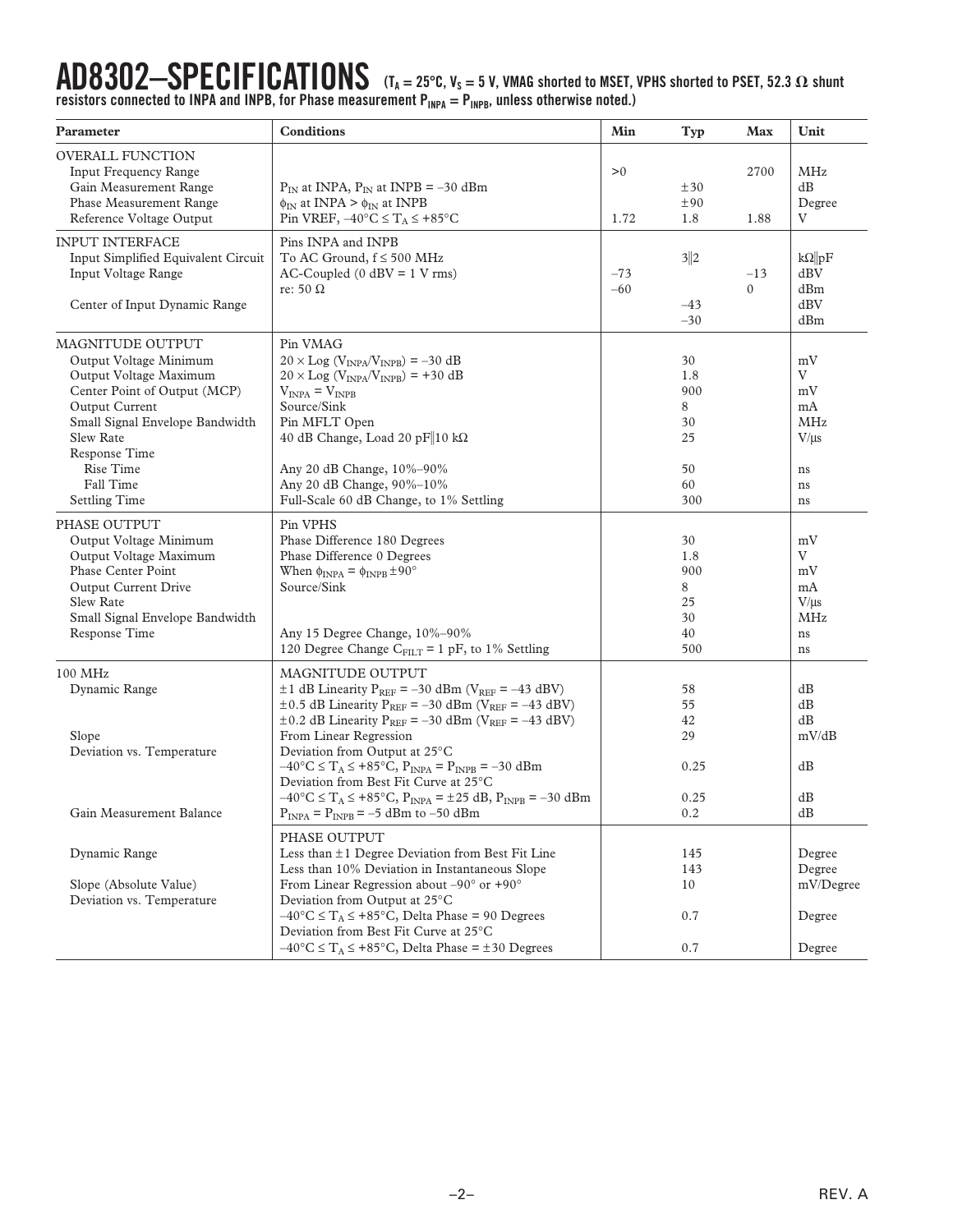| 900 MHz<br>MAGNITUDE OUTPUT<br>Dynamic Range<br>$\pm$ 1 dB Linearity P <sub>REF</sub> = -30 dBm (V <sub>REF</sub> = -43 dBV)<br>58<br>dВ<br>$\pm$ 0.5 dB Linearity P <sub>REF</sub> = -30 dBm (V <sub>REF</sub> = -43 dBV)<br>54<br>dВ<br>42<br>dВ<br>$\pm$ 0.2 dB Linearity P <sub>REF</sub> = -30 dBm (V <sub>REF</sub> = -43 dBV)<br>28.7<br>mV/dB<br>Slope<br>From Linear Regression<br>Deviation from Output at 25°C<br>Deviation vs. Temperature<br>$-40^{\circ}$ C $\leq$ T <sub>A</sub> $\leq$ +85°C, P <sub>INPA</sub> = P <sub>INPB</sub> = -30 dBm<br>dB<br>0.25<br>Deviation from Best Fit Curve at 25°C<br>$-40\degree C \le T_A \le +85\degree C$ , $P_{INPA} = \pm 25$ dB, $P_{INPB} = -30$ dBm<br>0.25<br>dВ<br>Gain Measurement Balance<br>$P_{INPA} = P_{INPB} = -5$ dBm to -50 dBm<br>dB<br>0.2<br>PHASE OUTPUT<br>Dynamic Range<br>Less than $\pm$ 1 Degree Deviation from Best Fit Line<br>Degree<br>143<br>Less than 10% Deviation in Instantaneous Slope<br>143<br>Degree<br>From Linear Regression about $-90^\circ$ or $+90^\circ$<br>Slope (Absolute Value)<br>10.1<br>mV/Degree<br>Deviation<br>Linear Deviation from Best Fit Curve at 25°C<br>$-40^{\circ}$ C $\leq$ T <sub>A</sub> $\leq$ +85°C, Delta Phase = 90 Degrees<br>0.75<br>Degree<br>$-40^{\circ}$ C $\leq$ T <sub>A</sub> $\leq$ +85°C, Delta Phase = ±30 Degrees<br>0.75<br>Degree<br>Phase Measurement Balance<br>Phase @ INPA = Phase @ INPB, $P_{IN} = -5$ dBm to -50 dBm<br>0.8<br>Degree<br>MAGNITUDE OUTPUT<br>1900 MHz<br>$\pm$ 1 dB Linearity P <sub>REF</sub> = -30 dBm (V <sub>REF</sub> = -43 dBV)<br>Dynamic Range<br>dВ<br>57<br>$\pm$ 0.5 dB Linearity P <sub>REF</sub> = -30 dBm (V <sub>REF</sub> = -43 dBV)<br>54<br>dB<br>$\pm$ 0.2 dB Linearity P <sub>REF</sub> = -30 dBm (V <sub>REF</sub> = -43 dBV)<br>42<br>dB<br>mV/dB<br>Slope<br>From Linear Regression<br>27.5<br>Deviation vs. Temperature<br>Deviation from Output at 25°C<br>$-40^{\circ}$ C $\leq$ T <sub>A</sub> $\leq$ +85°C, P <sub>INPA</sub> = P <sub>INPB</sub> = -30 dBm<br>0.27<br>dВ<br>Deviation from Best Fit Curve at 25 <sup>°</sup> C<br>$-40^{\circ}$ C $\leq$ T <sub>A</sub> $\leq$ +85°C, P <sub>INPA</sub> = ±25 dB, P <sub>INPB</sub> = -30 dBm<br>0.33<br>dВ<br>Gain Measurement Balance<br>0.2<br>dB<br>$P_{INPA} = P_{INPB} = -5$ dBm to -50 dBm<br>PHASE OUTPUT<br>Dynamic Range<br>Less than $\pm 1$ Degree Deviation from Best Fit Line<br>Degree<br>128<br>Less than 10% Deviation in Instantaneous Slope<br>120<br>Degree<br>From Linear Regression about $-90^{\circ}$ or $+90^{\circ}$<br>mV/Degree<br>Slope (Absolute Value)<br>10.2<br>Deviation<br>Linear Deviation from Best Fit Curve at 25°C<br>$-40^{\circ}$ C $\leq$ T <sub>A</sub> $\leq$ +85°C, Delta Phase = 90 Degrees<br>0.8<br>Degree<br>$-40^{\circ}$ C $\leq$ T <sub>A</sub> $\leq$ +85°C, Delta Phase = ±30 Degrees<br>0.8<br>Degree<br>Phase Measurement Balance<br>Phase @ INPA = Phase @ INPB, $P_{IN} = -5$ dBm to -50 dBm<br>1<br>Degree<br>MAGNITUDE OUTPUT<br>2200 MHz<br>$\pm$ 1 dB Linearity P <sub>REF</sub> = -30 dBm (V <sub>REF</sub> = -43 dBV)<br>Dynamic Range<br>53<br>dВ<br>dB<br>$\pm$ 0.5 dB Linearity P <sub>REF</sub> = -30 dBm (V <sub>REF</sub> = -43 dBV)<br>51<br>$\pm$ 0.2 dB Linearity P <sub>REF</sub> = -30 dBm (V <sub>REF</sub> = -43 dBV)<br>38<br>dB<br>27.5<br>mV/dB<br>Slope<br>From Linear Regression<br>Deviation vs. Temperature<br>Deviation from Output at 25°C<br>$-40^{\circ}$ C $\leq$ T <sub>A</sub> $\leq$ +85°C, P <sub>INPA</sub> = P <sub>INPB</sub> = -30 dBm<br>dB<br>0.28<br>Deviation from Best Fit Curve at 25°C<br>$-40\degree C \le T_A \le +85\degree C$ , $P_{INPA} = \pm 25$ dB, $P_{INPB} = -30$ dBm<br>0.4<br>dВ<br>Gain Measurement Balance<br>$P_{INPA} = P_{INPB} = -5$ dBm to $-50$ dBm<br>0.2<br>dB<br>PHASE OUTPUT<br>Less than ±1 Degree Deviation from Best Fit Line<br>Dynamic Range<br>Degree<br>115<br>Less than 10% Deviation in Instantaneous Slope<br>110<br>Degree<br>From Linear Regression about $-90^{\circ}$ or $+90^{\circ}$<br>Slope (Absolute Value)<br>10<br>mV/Degree<br>Deviation<br>Linear Deviation from Best Fit Curve at 25°C<br>$-40^{\circ}$ C $\leq$ T <sub>A</sub> $\leq$ +85°C, Delta Phase = 90 Degrees<br>0.85<br>Degree<br>$-40^{\circ}$ C $\leq$ T <sub>A</sub> $\leq$ +85°C, Delta Phase = ±30 Degrees<br>0.9<br>Degree | Parameter | <b>Conditions</b> | Min | Typ | Max | Unit |
|-----------------------------------------------------------------------------------------------------------------------------------------------------------------------------------------------------------------------------------------------------------------------------------------------------------------------------------------------------------------------------------------------------------------------------------------------------------------------------------------------------------------------------------------------------------------------------------------------------------------------------------------------------------------------------------------------------------------------------------------------------------------------------------------------------------------------------------------------------------------------------------------------------------------------------------------------------------------------------------------------------------------------------------------------------------------------------------------------------------------------------------------------------------------------------------------------------------------------------------------------------------------------------------------------------------------------------------------------------------------------------------------------------------------------------------------------------------------------------------------------------------------------------------------------------------------------------------------------------------------------------------------------------------------------------------------------------------------------------------------------------------------------------------------------------------------------------------------------------------------------------------------------------------------------------------------------------------------------------------------------------------------------------------------------------------------------------------------------------------------------------------------------------------------------------------------------------------------------------------------------------------------------------------------------------------------------------------------------------------------------------------------------------------------------------------------------------------------------------------------------------------------------------------------------------------------------------------------------------------------------------------------------------------------------------------------------------------------------------------------------------------------------------------------------------------------------------------------------------------------------------------------------------------------------------------------------------------------------------------------------------------------------------------------------------------------------------------------------------------------------------------------------------------------------------------------------------------------------------------------------------------------------------------------------------------------------------------------------------------------------------------------------------------------------------------------------------------------------------------------------------------------------------------------------------------------------------------------------------------------------------------------------------------------------------------------------------------------------------------------------------------------------------------------------------------------------------------------------------------------------------------------------------------------------------------------------------------------------------------------------------------------------------------------------------------------------------------------------------------------------------------------------------------------------------------------------------------------------------------------------------------------------------------------------------------------------------------------------------------------------------------------------------|-----------|-------------------|-----|-----|-----|------|
|                                                                                                                                                                                                                                                                                                                                                                                                                                                                                                                                                                                                                                                                                                                                                                                                                                                                                                                                                                                                                                                                                                                                                                                                                                                                                                                                                                                                                                                                                                                                                                                                                                                                                                                                                                                                                                                                                                                                                                                                                                                                                                                                                                                                                                                                                                                                                                                                                                                                                                                                                                                                                                                                                                                                                                                                                                                                                                                                                                                                                                                                                                                                                                                                                                                                                                                                                                                                                                                                                                                                                                                                                                                                                                                                                                                                                                                                                                                                                                                                                                                                                                                                                                                                                                                                                                                                                                                                     |           |                   |     |     |     |      |
|                                                                                                                                                                                                                                                                                                                                                                                                                                                                                                                                                                                                                                                                                                                                                                                                                                                                                                                                                                                                                                                                                                                                                                                                                                                                                                                                                                                                                                                                                                                                                                                                                                                                                                                                                                                                                                                                                                                                                                                                                                                                                                                                                                                                                                                                                                                                                                                                                                                                                                                                                                                                                                                                                                                                                                                                                                                                                                                                                                                                                                                                                                                                                                                                                                                                                                                                                                                                                                                                                                                                                                                                                                                                                                                                                                                                                                                                                                                                                                                                                                                                                                                                                                                                                                                                                                                                                                                                     |           |                   |     |     |     |      |
|                                                                                                                                                                                                                                                                                                                                                                                                                                                                                                                                                                                                                                                                                                                                                                                                                                                                                                                                                                                                                                                                                                                                                                                                                                                                                                                                                                                                                                                                                                                                                                                                                                                                                                                                                                                                                                                                                                                                                                                                                                                                                                                                                                                                                                                                                                                                                                                                                                                                                                                                                                                                                                                                                                                                                                                                                                                                                                                                                                                                                                                                                                                                                                                                                                                                                                                                                                                                                                                                                                                                                                                                                                                                                                                                                                                                                                                                                                                                                                                                                                                                                                                                                                                                                                                                                                                                                                                                     |           |                   |     |     |     |      |
|                                                                                                                                                                                                                                                                                                                                                                                                                                                                                                                                                                                                                                                                                                                                                                                                                                                                                                                                                                                                                                                                                                                                                                                                                                                                                                                                                                                                                                                                                                                                                                                                                                                                                                                                                                                                                                                                                                                                                                                                                                                                                                                                                                                                                                                                                                                                                                                                                                                                                                                                                                                                                                                                                                                                                                                                                                                                                                                                                                                                                                                                                                                                                                                                                                                                                                                                                                                                                                                                                                                                                                                                                                                                                                                                                                                                                                                                                                                                                                                                                                                                                                                                                                                                                                                                                                                                                                                                     |           |                   |     |     |     |      |
|                                                                                                                                                                                                                                                                                                                                                                                                                                                                                                                                                                                                                                                                                                                                                                                                                                                                                                                                                                                                                                                                                                                                                                                                                                                                                                                                                                                                                                                                                                                                                                                                                                                                                                                                                                                                                                                                                                                                                                                                                                                                                                                                                                                                                                                                                                                                                                                                                                                                                                                                                                                                                                                                                                                                                                                                                                                                                                                                                                                                                                                                                                                                                                                                                                                                                                                                                                                                                                                                                                                                                                                                                                                                                                                                                                                                                                                                                                                                                                                                                                                                                                                                                                                                                                                                                                                                                                                                     |           |                   |     |     |     |      |
|                                                                                                                                                                                                                                                                                                                                                                                                                                                                                                                                                                                                                                                                                                                                                                                                                                                                                                                                                                                                                                                                                                                                                                                                                                                                                                                                                                                                                                                                                                                                                                                                                                                                                                                                                                                                                                                                                                                                                                                                                                                                                                                                                                                                                                                                                                                                                                                                                                                                                                                                                                                                                                                                                                                                                                                                                                                                                                                                                                                                                                                                                                                                                                                                                                                                                                                                                                                                                                                                                                                                                                                                                                                                                                                                                                                                                                                                                                                                                                                                                                                                                                                                                                                                                                                                                                                                                                                                     |           |                   |     |     |     |      |
|                                                                                                                                                                                                                                                                                                                                                                                                                                                                                                                                                                                                                                                                                                                                                                                                                                                                                                                                                                                                                                                                                                                                                                                                                                                                                                                                                                                                                                                                                                                                                                                                                                                                                                                                                                                                                                                                                                                                                                                                                                                                                                                                                                                                                                                                                                                                                                                                                                                                                                                                                                                                                                                                                                                                                                                                                                                                                                                                                                                                                                                                                                                                                                                                                                                                                                                                                                                                                                                                                                                                                                                                                                                                                                                                                                                                                                                                                                                                                                                                                                                                                                                                                                                                                                                                                                                                                                                                     |           |                   |     |     |     |      |
|                                                                                                                                                                                                                                                                                                                                                                                                                                                                                                                                                                                                                                                                                                                                                                                                                                                                                                                                                                                                                                                                                                                                                                                                                                                                                                                                                                                                                                                                                                                                                                                                                                                                                                                                                                                                                                                                                                                                                                                                                                                                                                                                                                                                                                                                                                                                                                                                                                                                                                                                                                                                                                                                                                                                                                                                                                                                                                                                                                                                                                                                                                                                                                                                                                                                                                                                                                                                                                                                                                                                                                                                                                                                                                                                                                                                                                                                                                                                                                                                                                                                                                                                                                                                                                                                                                                                                                                                     |           |                   |     |     |     |      |
|                                                                                                                                                                                                                                                                                                                                                                                                                                                                                                                                                                                                                                                                                                                                                                                                                                                                                                                                                                                                                                                                                                                                                                                                                                                                                                                                                                                                                                                                                                                                                                                                                                                                                                                                                                                                                                                                                                                                                                                                                                                                                                                                                                                                                                                                                                                                                                                                                                                                                                                                                                                                                                                                                                                                                                                                                                                                                                                                                                                                                                                                                                                                                                                                                                                                                                                                                                                                                                                                                                                                                                                                                                                                                                                                                                                                                                                                                                                                                                                                                                                                                                                                                                                                                                                                                                                                                                                                     |           |                   |     |     |     |      |
|                                                                                                                                                                                                                                                                                                                                                                                                                                                                                                                                                                                                                                                                                                                                                                                                                                                                                                                                                                                                                                                                                                                                                                                                                                                                                                                                                                                                                                                                                                                                                                                                                                                                                                                                                                                                                                                                                                                                                                                                                                                                                                                                                                                                                                                                                                                                                                                                                                                                                                                                                                                                                                                                                                                                                                                                                                                                                                                                                                                                                                                                                                                                                                                                                                                                                                                                                                                                                                                                                                                                                                                                                                                                                                                                                                                                                                                                                                                                                                                                                                                                                                                                                                                                                                                                                                                                                                                                     |           |                   |     |     |     |      |
|                                                                                                                                                                                                                                                                                                                                                                                                                                                                                                                                                                                                                                                                                                                                                                                                                                                                                                                                                                                                                                                                                                                                                                                                                                                                                                                                                                                                                                                                                                                                                                                                                                                                                                                                                                                                                                                                                                                                                                                                                                                                                                                                                                                                                                                                                                                                                                                                                                                                                                                                                                                                                                                                                                                                                                                                                                                                                                                                                                                                                                                                                                                                                                                                                                                                                                                                                                                                                                                                                                                                                                                                                                                                                                                                                                                                                                                                                                                                                                                                                                                                                                                                                                                                                                                                                                                                                                                                     |           |                   |     |     |     |      |
|                                                                                                                                                                                                                                                                                                                                                                                                                                                                                                                                                                                                                                                                                                                                                                                                                                                                                                                                                                                                                                                                                                                                                                                                                                                                                                                                                                                                                                                                                                                                                                                                                                                                                                                                                                                                                                                                                                                                                                                                                                                                                                                                                                                                                                                                                                                                                                                                                                                                                                                                                                                                                                                                                                                                                                                                                                                                                                                                                                                                                                                                                                                                                                                                                                                                                                                                                                                                                                                                                                                                                                                                                                                                                                                                                                                                                                                                                                                                                                                                                                                                                                                                                                                                                                                                                                                                                                                                     |           |                   |     |     |     |      |
|                                                                                                                                                                                                                                                                                                                                                                                                                                                                                                                                                                                                                                                                                                                                                                                                                                                                                                                                                                                                                                                                                                                                                                                                                                                                                                                                                                                                                                                                                                                                                                                                                                                                                                                                                                                                                                                                                                                                                                                                                                                                                                                                                                                                                                                                                                                                                                                                                                                                                                                                                                                                                                                                                                                                                                                                                                                                                                                                                                                                                                                                                                                                                                                                                                                                                                                                                                                                                                                                                                                                                                                                                                                                                                                                                                                                                                                                                                                                                                                                                                                                                                                                                                                                                                                                                                                                                                                                     |           |                   |     |     |     |      |
|                                                                                                                                                                                                                                                                                                                                                                                                                                                                                                                                                                                                                                                                                                                                                                                                                                                                                                                                                                                                                                                                                                                                                                                                                                                                                                                                                                                                                                                                                                                                                                                                                                                                                                                                                                                                                                                                                                                                                                                                                                                                                                                                                                                                                                                                                                                                                                                                                                                                                                                                                                                                                                                                                                                                                                                                                                                                                                                                                                                                                                                                                                                                                                                                                                                                                                                                                                                                                                                                                                                                                                                                                                                                                                                                                                                                                                                                                                                                                                                                                                                                                                                                                                                                                                                                                                                                                                                                     |           |                   |     |     |     |      |
|                                                                                                                                                                                                                                                                                                                                                                                                                                                                                                                                                                                                                                                                                                                                                                                                                                                                                                                                                                                                                                                                                                                                                                                                                                                                                                                                                                                                                                                                                                                                                                                                                                                                                                                                                                                                                                                                                                                                                                                                                                                                                                                                                                                                                                                                                                                                                                                                                                                                                                                                                                                                                                                                                                                                                                                                                                                                                                                                                                                                                                                                                                                                                                                                                                                                                                                                                                                                                                                                                                                                                                                                                                                                                                                                                                                                                                                                                                                                                                                                                                                                                                                                                                                                                                                                                                                                                                                                     |           |                   |     |     |     |      |
|                                                                                                                                                                                                                                                                                                                                                                                                                                                                                                                                                                                                                                                                                                                                                                                                                                                                                                                                                                                                                                                                                                                                                                                                                                                                                                                                                                                                                                                                                                                                                                                                                                                                                                                                                                                                                                                                                                                                                                                                                                                                                                                                                                                                                                                                                                                                                                                                                                                                                                                                                                                                                                                                                                                                                                                                                                                                                                                                                                                                                                                                                                                                                                                                                                                                                                                                                                                                                                                                                                                                                                                                                                                                                                                                                                                                                                                                                                                                                                                                                                                                                                                                                                                                                                                                                                                                                                                                     |           |                   |     |     |     |      |
|                                                                                                                                                                                                                                                                                                                                                                                                                                                                                                                                                                                                                                                                                                                                                                                                                                                                                                                                                                                                                                                                                                                                                                                                                                                                                                                                                                                                                                                                                                                                                                                                                                                                                                                                                                                                                                                                                                                                                                                                                                                                                                                                                                                                                                                                                                                                                                                                                                                                                                                                                                                                                                                                                                                                                                                                                                                                                                                                                                                                                                                                                                                                                                                                                                                                                                                                                                                                                                                                                                                                                                                                                                                                                                                                                                                                                                                                                                                                                                                                                                                                                                                                                                                                                                                                                                                                                                                                     |           |                   |     |     |     |      |
|                                                                                                                                                                                                                                                                                                                                                                                                                                                                                                                                                                                                                                                                                                                                                                                                                                                                                                                                                                                                                                                                                                                                                                                                                                                                                                                                                                                                                                                                                                                                                                                                                                                                                                                                                                                                                                                                                                                                                                                                                                                                                                                                                                                                                                                                                                                                                                                                                                                                                                                                                                                                                                                                                                                                                                                                                                                                                                                                                                                                                                                                                                                                                                                                                                                                                                                                                                                                                                                                                                                                                                                                                                                                                                                                                                                                                                                                                                                                                                                                                                                                                                                                                                                                                                                                                                                                                                                                     |           |                   |     |     |     |      |
|                                                                                                                                                                                                                                                                                                                                                                                                                                                                                                                                                                                                                                                                                                                                                                                                                                                                                                                                                                                                                                                                                                                                                                                                                                                                                                                                                                                                                                                                                                                                                                                                                                                                                                                                                                                                                                                                                                                                                                                                                                                                                                                                                                                                                                                                                                                                                                                                                                                                                                                                                                                                                                                                                                                                                                                                                                                                                                                                                                                                                                                                                                                                                                                                                                                                                                                                                                                                                                                                                                                                                                                                                                                                                                                                                                                                                                                                                                                                                                                                                                                                                                                                                                                                                                                                                                                                                                                                     |           |                   |     |     |     |      |
|                                                                                                                                                                                                                                                                                                                                                                                                                                                                                                                                                                                                                                                                                                                                                                                                                                                                                                                                                                                                                                                                                                                                                                                                                                                                                                                                                                                                                                                                                                                                                                                                                                                                                                                                                                                                                                                                                                                                                                                                                                                                                                                                                                                                                                                                                                                                                                                                                                                                                                                                                                                                                                                                                                                                                                                                                                                                                                                                                                                                                                                                                                                                                                                                                                                                                                                                                                                                                                                                                                                                                                                                                                                                                                                                                                                                                                                                                                                                                                                                                                                                                                                                                                                                                                                                                                                                                                                                     |           |                   |     |     |     |      |
|                                                                                                                                                                                                                                                                                                                                                                                                                                                                                                                                                                                                                                                                                                                                                                                                                                                                                                                                                                                                                                                                                                                                                                                                                                                                                                                                                                                                                                                                                                                                                                                                                                                                                                                                                                                                                                                                                                                                                                                                                                                                                                                                                                                                                                                                                                                                                                                                                                                                                                                                                                                                                                                                                                                                                                                                                                                                                                                                                                                                                                                                                                                                                                                                                                                                                                                                                                                                                                                                                                                                                                                                                                                                                                                                                                                                                                                                                                                                                                                                                                                                                                                                                                                                                                                                                                                                                                                                     |           |                   |     |     |     |      |
|                                                                                                                                                                                                                                                                                                                                                                                                                                                                                                                                                                                                                                                                                                                                                                                                                                                                                                                                                                                                                                                                                                                                                                                                                                                                                                                                                                                                                                                                                                                                                                                                                                                                                                                                                                                                                                                                                                                                                                                                                                                                                                                                                                                                                                                                                                                                                                                                                                                                                                                                                                                                                                                                                                                                                                                                                                                                                                                                                                                                                                                                                                                                                                                                                                                                                                                                                                                                                                                                                                                                                                                                                                                                                                                                                                                                                                                                                                                                                                                                                                                                                                                                                                                                                                                                                                                                                                                                     |           |                   |     |     |     |      |
|                                                                                                                                                                                                                                                                                                                                                                                                                                                                                                                                                                                                                                                                                                                                                                                                                                                                                                                                                                                                                                                                                                                                                                                                                                                                                                                                                                                                                                                                                                                                                                                                                                                                                                                                                                                                                                                                                                                                                                                                                                                                                                                                                                                                                                                                                                                                                                                                                                                                                                                                                                                                                                                                                                                                                                                                                                                                                                                                                                                                                                                                                                                                                                                                                                                                                                                                                                                                                                                                                                                                                                                                                                                                                                                                                                                                                                                                                                                                                                                                                                                                                                                                                                                                                                                                                                                                                                                                     |           |                   |     |     |     |      |
|                                                                                                                                                                                                                                                                                                                                                                                                                                                                                                                                                                                                                                                                                                                                                                                                                                                                                                                                                                                                                                                                                                                                                                                                                                                                                                                                                                                                                                                                                                                                                                                                                                                                                                                                                                                                                                                                                                                                                                                                                                                                                                                                                                                                                                                                                                                                                                                                                                                                                                                                                                                                                                                                                                                                                                                                                                                                                                                                                                                                                                                                                                                                                                                                                                                                                                                                                                                                                                                                                                                                                                                                                                                                                                                                                                                                                                                                                                                                                                                                                                                                                                                                                                                                                                                                                                                                                                                                     |           |                   |     |     |     |      |
|                                                                                                                                                                                                                                                                                                                                                                                                                                                                                                                                                                                                                                                                                                                                                                                                                                                                                                                                                                                                                                                                                                                                                                                                                                                                                                                                                                                                                                                                                                                                                                                                                                                                                                                                                                                                                                                                                                                                                                                                                                                                                                                                                                                                                                                                                                                                                                                                                                                                                                                                                                                                                                                                                                                                                                                                                                                                                                                                                                                                                                                                                                                                                                                                                                                                                                                                                                                                                                                                                                                                                                                                                                                                                                                                                                                                                                                                                                                                                                                                                                                                                                                                                                                                                                                                                                                                                                                                     |           |                   |     |     |     |      |
|                                                                                                                                                                                                                                                                                                                                                                                                                                                                                                                                                                                                                                                                                                                                                                                                                                                                                                                                                                                                                                                                                                                                                                                                                                                                                                                                                                                                                                                                                                                                                                                                                                                                                                                                                                                                                                                                                                                                                                                                                                                                                                                                                                                                                                                                                                                                                                                                                                                                                                                                                                                                                                                                                                                                                                                                                                                                                                                                                                                                                                                                                                                                                                                                                                                                                                                                                                                                                                                                                                                                                                                                                                                                                                                                                                                                                                                                                                                                                                                                                                                                                                                                                                                                                                                                                                                                                                                                     |           |                   |     |     |     |      |
|                                                                                                                                                                                                                                                                                                                                                                                                                                                                                                                                                                                                                                                                                                                                                                                                                                                                                                                                                                                                                                                                                                                                                                                                                                                                                                                                                                                                                                                                                                                                                                                                                                                                                                                                                                                                                                                                                                                                                                                                                                                                                                                                                                                                                                                                                                                                                                                                                                                                                                                                                                                                                                                                                                                                                                                                                                                                                                                                                                                                                                                                                                                                                                                                                                                                                                                                                                                                                                                                                                                                                                                                                                                                                                                                                                                                                                                                                                                                                                                                                                                                                                                                                                                                                                                                                                                                                                                                     |           |                   |     |     |     |      |
|                                                                                                                                                                                                                                                                                                                                                                                                                                                                                                                                                                                                                                                                                                                                                                                                                                                                                                                                                                                                                                                                                                                                                                                                                                                                                                                                                                                                                                                                                                                                                                                                                                                                                                                                                                                                                                                                                                                                                                                                                                                                                                                                                                                                                                                                                                                                                                                                                                                                                                                                                                                                                                                                                                                                                                                                                                                                                                                                                                                                                                                                                                                                                                                                                                                                                                                                                                                                                                                                                                                                                                                                                                                                                                                                                                                                                                                                                                                                                                                                                                                                                                                                                                                                                                                                                                                                                                                                     |           |                   |     |     |     |      |
|                                                                                                                                                                                                                                                                                                                                                                                                                                                                                                                                                                                                                                                                                                                                                                                                                                                                                                                                                                                                                                                                                                                                                                                                                                                                                                                                                                                                                                                                                                                                                                                                                                                                                                                                                                                                                                                                                                                                                                                                                                                                                                                                                                                                                                                                                                                                                                                                                                                                                                                                                                                                                                                                                                                                                                                                                                                                                                                                                                                                                                                                                                                                                                                                                                                                                                                                                                                                                                                                                                                                                                                                                                                                                                                                                                                                                                                                                                                                                                                                                                                                                                                                                                                                                                                                                                                                                                                                     |           |                   |     |     |     |      |
|                                                                                                                                                                                                                                                                                                                                                                                                                                                                                                                                                                                                                                                                                                                                                                                                                                                                                                                                                                                                                                                                                                                                                                                                                                                                                                                                                                                                                                                                                                                                                                                                                                                                                                                                                                                                                                                                                                                                                                                                                                                                                                                                                                                                                                                                                                                                                                                                                                                                                                                                                                                                                                                                                                                                                                                                                                                                                                                                                                                                                                                                                                                                                                                                                                                                                                                                                                                                                                                                                                                                                                                                                                                                                                                                                                                                                                                                                                                                                                                                                                                                                                                                                                                                                                                                                                                                                                                                     |           |                   |     |     |     |      |
|                                                                                                                                                                                                                                                                                                                                                                                                                                                                                                                                                                                                                                                                                                                                                                                                                                                                                                                                                                                                                                                                                                                                                                                                                                                                                                                                                                                                                                                                                                                                                                                                                                                                                                                                                                                                                                                                                                                                                                                                                                                                                                                                                                                                                                                                                                                                                                                                                                                                                                                                                                                                                                                                                                                                                                                                                                                                                                                                                                                                                                                                                                                                                                                                                                                                                                                                                                                                                                                                                                                                                                                                                                                                                                                                                                                                                                                                                                                                                                                                                                                                                                                                                                                                                                                                                                                                                                                                     |           |                   |     |     |     |      |
|                                                                                                                                                                                                                                                                                                                                                                                                                                                                                                                                                                                                                                                                                                                                                                                                                                                                                                                                                                                                                                                                                                                                                                                                                                                                                                                                                                                                                                                                                                                                                                                                                                                                                                                                                                                                                                                                                                                                                                                                                                                                                                                                                                                                                                                                                                                                                                                                                                                                                                                                                                                                                                                                                                                                                                                                                                                                                                                                                                                                                                                                                                                                                                                                                                                                                                                                                                                                                                                                                                                                                                                                                                                                                                                                                                                                                                                                                                                                                                                                                                                                                                                                                                                                                                                                                                                                                                                                     |           |                   |     |     |     |      |
|                                                                                                                                                                                                                                                                                                                                                                                                                                                                                                                                                                                                                                                                                                                                                                                                                                                                                                                                                                                                                                                                                                                                                                                                                                                                                                                                                                                                                                                                                                                                                                                                                                                                                                                                                                                                                                                                                                                                                                                                                                                                                                                                                                                                                                                                                                                                                                                                                                                                                                                                                                                                                                                                                                                                                                                                                                                                                                                                                                                                                                                                                                                                                                                                                                                                                                                                                                                                                                                                                                                                                                                                                                                                                                                                                                                                                                                                                                                                                                                                                                                                                                                                                                                                                                                                                                                                                                                                     |           |                   |     |     |     |      |
|                                                                                                                                                                                                                                                                                                                                                                                                                                                                                                                                                                                                                                                                                                                                                                                                                                                                                                                                                                                                                                                                                                                                                                                                                                                                                                                                                                                                                                                                                                                                                                                                                                                                                                                                                                                                                                                                                                                                                                                                                                                                                                                                                                                                                                                                                                                                                                                                                                                                                                                                                                                                                                                                                                                                                                                                                                                                                                                                                                                                                                                                                                                                                                                                                                                                                                                                                                                                                                                                                                                                                                                                                                                                                                                                                                                                                                                                                                                                                                                                                                                                                                                                                                                                                                                                                                                                                                                                     |           |                   |     |     |     |      |
|                                                                                                                                                                                                                                                                                                                                                                                                                                                                                                                                                                                                                                                                                                                                                                                                                                                                                                                                                                                                                                                                                                                                                                                                                                                                                                                                                                                                                                                                                                                                                                                                                                                                                                                                                                                                                                                                                                                                                                                                                                                                                                                                                                                                                                                                                                                                                                                                                                                                                                                                                                                                                                                                                                                                                                                                                                                                                                                                                                                                                                                                                                                                                                                                                                                                                                                                                                                                                                                                                                                                                                                                                                                                                                                                                                                                                                                                                                                                                                                                                                                                                                                                                                                                                                                                                                                                                                                                     |           |                   |     |     |     |      |
|                                                                                                                                                                                                                                                                                                                                                                                                                                                                                                                                                                                                                                                                                                                                                                                                                                                                                                                                                                                                                                                                                                                                                                                                                                                                                                                                                                                                                                                                                                                                                                                                                                                                                                                                                                                                                                                                                                                                                                                                                                                                                                                                                                                                                                                                                                                                                                                                                                                                                                                                                                                                                                                                                                                                                                                                                                                                                                                                                                                                                                                                                                                                                                                                                                                                                                                                                                                                                                                                                                                                                                                                                                                                                                                                                                                                                                                                                                                                                                                                                                                                                                                                                                                                                                                                                                                                                                                                     |           |                   |     |     |     |      |
|                                                                                                                                                                                                                                                                                                                                                                                                                                                                                                                                                                                                                                                                                                                                                                                                                                                                                                                                                                                                                                                                                                                                                                                                                                                                                                                                                                                                                                                                                                                                                                                                                                                                                                                                                                                                                                                                                                                                                                                                                                                                                                                                                                                                                                                                                                                                                                                                                                                                                                                                                                                                                                                                                                                                                                                                                                                                                                                                                                                                                                                                                                                                                                                                                                                                                                                                                                                                                                                                                                                                                                                                                                                                                                                                                                                                                                                                                                                                                                                                                                                                                                                                                                                                                                                                                                                                                                                                     |           |                   |     |     |     |      |
|                                                                                                                                                                                                                                                                                                                                                                                                                                                                                                                                                                                                                                                                                                                                                                                                                                                                                                                                                                                                                                                                                                                                                                                                                                                                                                                                                                                                                                                                                                                                                                                                                                                                                                                                                                                                                                                                                                                                                                                                                                                                                                                                                                                                                                                                                                                                                                                                                                                                                                                                                                                                                                                                                                                                                                                                                                                                                                                                                                                                                                                                                                                                                                                                                                                                                                                                                                                                                                                                                                                                                                                                                                                                                                                                                                                                                                                                                                                                                                                                                                                                                                                                                                                                                                                                                                                                                                                                     |           |                   |     |     |     |      |
|                                                                                                                                                                                                                                                                                                                                                                                                                                                                                                                                                                                                                                                                                                                                                                                                                                                                                                                                                                                                                                                                                                                                                                                                                                                                                                                                                                                                                                                                                                                                                                                                                                                                                                                                                                                                                                                                                                                                                                                                                                                                                                                                                                                                                                                                                                                                                                                                                                                                                                                                                                                                                                                                                                                                                                                                                                                                                                                                                                                                                                                                                                                                                                                                                                                                                                                                                                                                                                                                                                                                                                                                                                                                                                                                                                                                                                                                                                                                                                                                                                                                                                                                                                                                                                                                                                                                                                                                     |           |                   |     |     |     |      |
|                                                                                                                                                                                                                                                                                                                                                                                                                                                                                                                                                                                                                                                                                                                                                                                                                                                                                                                                                                                                                                                                                                                                                                                                                                                                                                                                                                                                                                                                                                                                                                                                                                                                                                                                                                                                                                                                                                                                                                                                                                                                                                                                                                                                                                                                                                                                                                                                                                                                                                                                                                                                                                                                                                                                                                                                                                                                                                                                                                                                                                                                                                                                                                                                                                                                                                                                                                                                                                                                                                                                                                                                                                                                                                                                                                                                                                                                                                                                                                                                                                                                                                                                                                                                                                                                                                                                                                                                     |           |                   |     |     |     |      |
|                                                                                                                                                                                                                                                                                                                                                                                                                                                                                                                                                                                                                                                                                                                                                                                                                                                                                                                                                                                                                                                                                                                                                                                                                                                                                                                                                                                                                                                                                                                                                                                                                                                                                                                                                                                                                                                                                                                                                                                                                                                                                                                                                                                                                                                                                                                                                                                                                                                                                                                                                                                                                                                                                                                                                                                                                                                                                                                                                                                                                                                                                                                                                                                                                                                                                                                                                                                                                                                                                                                                                                                                                                                                                                                                                                                                                                                                                                                                                                                                                                                                                                                                                                                                                                                                                                                                                                                                     |           |                   |     |     |     |      |
|                                                                                                                                                                                                                                                                                                                                                                                                                                                                                                                                                                                                                                                                                                                                                                                                                                                                                                                                                                                                                                                                                                                                                                                                                                                                                                                                                                                                                                                                                                                                                                                                                                                                                                                                                                                                                                                                                                                                                                                                                                                                                                                                                                                                                                                                                                                                                                                                                                                                                                                                                                                                                                                                                                                                                                                                                                                                                                                                                                                                                                                                                                                                                                                                                                                                                                                                                                                                                                                                                                                                                                                                                                                                                                                                                                                                                                                                                                                                                                                                                                                                                                                                                                                                                                                                                                                                                                                                     |           |                   |     |     |     |      |
|                                                                                                                                                                                                                                                                                                                                                                                                                                                                                                                                                                                                                                                                                                                                                                                                                                                                                                                                                                                                                                                                                                                                                                                                                                                                                                                                                                                                                                                                                                                                                                                                                                                                                                                                                                                                                                                                                                                                                                                                                                                                                                                                                                                                                                                                                                                                                                                                                                                                                                                                                                                                                                                                                                                                                                                                                                                                                                                                                                                                                                                                                                                                                                                                                                                                                                                                                                                                                                                                                                                                                                                                                                                                                                                                                                                                                                                                                                                                                                                                                                                                                                                                                                                                                                                                                                                                                                                                     |           |                   |     |     |     |      |
|                                                                                                                                                                                                                                                                                                                                                                                                                                                                                                                                                                                                                                                                                                                                                                                                                                                                                                                                                                                                                                                                                                                                                                                                                                                                                                                                                                                                                                                                                                                                                                                                                                                                                                                                                                                                                                                                                                                                                                                                                                                                                                                                                                                                                                                                                                                                                                                                                                                                                                                                                                                                                                                                                                                                                                                                                                                                                                                                                                                                                                                                                                                                                                                                                                                                                                                                                                                                                                                                                                                                                                                                                                                                                                                                                                                                                                                                                                                                                                                                                                                                                                                                                                                                                                                                                                                                                                                                     |           |                   |     |     |     |      |
|                                                                                                                                                                                                                                                                                                                                                                                                                                                                                                                                                                                                                                                                                                                                                                                                                                                                                                                                                                                                                                                                                                                                                                                                                                                                                                                                                                                                                                                                                                                                                                                                                                                                                                                                                                                                                                                                                                                                                                                                                                                                                                                                                                                                                                                                                                                                                                                                                                                                                                                                                                                                                                                                                                                                                                                                                                                                                                                                                                                                                                                                                                                                                                                                                                                                                                                                                                                                                                                                                                                                                                                                                                                                                                                                                                                                                                                                                                                                                                                                                                                                                                                                                                                                                                                                                                                                                                                                     |           |                   |     |     |     |      |
|                                                                                                                                                                                                                                                                                                                                                                                                                                                                                                                                                                                                                                                                                                                                                                                                                                                                                                                                                                                                                                                                                                                                                                                                                                                                                                                                                                                                                                                                                                                                                                                                                                                                                                                                                                                                                                                                                                                                                                                                                                                                                                                                                                                                                                                                                                                                                                                                                                                                                                                                                                                                                                                                                                                                                                                                                                                                                                                                                                                                                                                                                                                                                                                                                                                                                                                                                                                                                                                                                                                                                                                                                                                                                                                                                                                                                                                                                                                                                                                                                                                                                                                                                                                                                                                                                                                                                                                                     |           |                   |     |     |     |      |
|                                                                                                                                                                                                                                                                                                                                                                                                                                                                                                                                                                                                                                                                                                                                                                                                                                                                                                                                                                                                                                                                                                                                                                                                                                                                                                                                                                                                                                                                                                                                                                                                                                                                                                                                                                                                                                                                                                                                                                                                                                                                                                                                                                                                                                                                                                                                                                                                                                                                                                                                                                                                                                                                                                                                                                                                                                                                                                                                                                                                                                                                                                                                                                                                                                                                                                                                                                                                                                                                                                                                                                                                                                                                                                                                                                                                                                                                                                                                                                                                                                                                                                                                                                                                                                                                                                                                                                                                     |           |                   |     |     |     |      |
|                                                                                                                                                                                                                                                                                                                                                                                                                                                                                                                                                                                                                                                                                                                                                                                                                                                                                                                                                                                                                                                                                                                                                                                                                                                                                                                                                                                                                                                                                                                                                                                                                                                                                                                                                                                                                                                                                                                                                                                                                                                                                                                                                                                                                                                                                                                                                                                                                                                                                                                                                                                                                                                                                                                                                                                                                                                                                                                                                                                                                                                                                                                                                                                                                                                                                                                                                                                                                                                                                                                                                                                                                                                                                                                                                                                                                                                                                                                                                                                                                                                                                                                                                                                                                                                                                                                                                                                                     |           |                   |     |     |     |      |
|                                                                                                                                                                                                                                                                                                                                                                                                                                                                                                                                                                                                                                                                                                                                                                                                                                                                                                                                                                                                                                                                                                                                                                                                                                                                                                                                                                                                                                                                                                                                                                                                                                                                                                                                                                                                                                                                                                                                                                                                                                                                                                                                                                                                                                                                                                                                                                                                                                                                                                                                                                                                                                                                                                                                                                                                                                                                                                                                                                                                                                                                                                                                                                                                                                                                                                                                                                                                                                                                                                                                                                                                                                                                                                                                                                                                                                                                                                                                                                                                                                                                                                                                                                                                                                                                                                                                                                                                     |           |                   |     |     |     |      |
|                                                                                                                                                                                                                                                                                                                                                                                                                                                                                                                                                                                                                                                                                                                                                                                                                                                                                                                                                                                                                                                                                                                                                                                                                                                                                                                                                                                                                                                                                                                                                                                                                                                                                                                                                                                                                                                                                                                                                                                                                                                                                                                                                                                                                                                                                                                                                                                                                                                                                                                                                                                                                                                                                                                                                                                                                                                                                                                                                                                                                                                                                                                                                                                                                                                                                                                                                                                                                                                                                                                                                                                                                                                                                                                                                                                                                                                                                                                                                                                                                                                                                                                                                                                                                                                                                                                                                                                                     |           |                   |     |     |     |      |
|                                                                                                                                                                                                                                                                                                                                                                                                                                                                                                                                                                                                                                                                                                                                                                                                                                                                                                                                                                                                                                                                                                                                                                                                                                                                                                                                                                                                                                                                                                                                                                                                                                                                                                                                                                                                                                                                                                                                                                                                                                                                                                                                                                                                                                                                                                                                                                                                                                                                                                                                                                                                                                                                                                                                                                                                                                                                                                                                                                                                                                                                                                                                                                                                                                                                                                                                                                                                                                                                                                                                                                                                                                                                                                                                                                                                                                                                                                                                                                                                                                                                                                                                                                                                                                                                                                                                                                                                     |           |                   |     |     |     |      |
|                                                                                                                                                                                                                                                                                                                                                                                                                                                                                                                                                                                                                                                                                                                                                                                                                                                                                                                                                                                                                                                                                                                                                                                                                                                                                                                                                                                                                                                                                                                                                                                                                                                                                                                                                                                                                                                                                                                                                                                                                                                                                                                                                                                                                                                                                                                                                                                                                                                                                                                                                                                                                                                                                                                                                                                                                                                                                                                                                                                                                                                                                                                                                                                                                                                                                                                                                                                                                                                                                                                                                                                                                                                                                                                                                                                                                                                                                                                                                                                                                                                                                                                                                                                                                                                                                                                                                                                                     |           |                   |     |     |     |      |
|                                                                                                                                                                                                                                                                                                                                                                                                                                                                                                                                                                                                                                                                                                                                                                                                                                                                                                                                                                                                                                                                                                                                                                                                                                                                                                                                                                                                                                                                                                                                                                                                                                                                                                                                                                                                                                                                                                                                                                                                                                                                                                                                                                                                                                                                                                                                                                                                                                                                                                                                                                                                                                                                                                                                                                                                                                                                                                                                                                                                                                                                                                                                                                                                                                                                                                                                                                                                                                                                                                                                                                                                                                                                                                                                                                                                                                                                                                                                                                                                                                                                                                                                                                                                                                                                                                                                                                                                     |           |                   |     |     |     |      |
|                                                                                                                                                                                                                                                                                                                                                                                                                                                                                                                                                                                                                                                                                                                                                                                                                                                                                                                                                                                                                                                                                                                                                                                                                                                                                                                                                                                                                                                                                                                                                                                                                                                                                                                                                                                                                                                                                                                                                                                                                                                                                                                                                                                                                                                                                                                                                                                                                                                                                                                                                                                                                                                                                                                                                                                                                                                                                                                                                                                                                                                                                                                                                                                                                                                                                                                                                                                                                                                                                                                                                                                                                                                                                                                                                                                                                                                                                                                                                                                                                                                                                                                                                                                                                                                                                                                                                                                                     |           |                   |     |     |     |      |
|                                                                                                                                                                                                                                                                                                                                                                                                                                                                                                                                                                                                                                                                                                                                                                                                                                                                                                                                                                                                                                                                                                                                                                                                                                                                                                                                                                                                                                                                                                                                                                                                                                                                                                                                                                                                                                                                                                                                                                                                                                                                                                                                                                                                                                                                                                                                                                                                                                                                                                                                                                                                                                                                                                                                                                                                                                                                                                                                                                                                                                                                                                                                                                                                                                                                                                                                                                                                                                                                                                                                                                                                                                                                                                                                                                                                                                                                                                                                                                                                                                                                                                                                                                                                                                                                                                                                                                                                     |           |                   |     |     |     |      |
|                                                                                                                                                                                                                                                                                                                                                                                                                                                                                                                                                                                                                                                                                                                                                                                                                                                                                                                                                                                                                                                                                                                                                                                                                                                                                                                                                                                                                                                                                                                                                                                                                                                                                                                                                                                                                                                                                                                                                                                                                                                                                                                                                                                                                                                                                                                                                                                                                                                                                                                                                                                                                                                                                                                                                                                                                                                                                                                                                                                                                                                                                                                                                                                                                                                                                                                                                                                                                                                                                                                                                                                                                                                                                                                                                                                                                                                                                                                                                                                                                                                                                                                                                                                                                                                                                                                                                                                                     |           |                   |     |     |     |      |
| REFERENCE VOLTAGE<br>Pin VREF                                                                                                                                                                                                                                                                                                                                                                                                                                                                                                                                                                                                                                                                                                                                                                                                                                                                                                                                                                                                                                                                                                                                                                                                                                                                                                                                                                                                                                                                                                                                                                                                                                                                                                                                                                                                                                                                                                                                                                                                                                                                                                                                                                                                                                                                                                                                                                                                                                                                                                                                                                                                                                                                                                                                                                                                                                                                                                                                                                                                                                                                                                                                                                                                                                                                                                                                                                                                                                                                                                                                                                                                                                                                                                                                                                                                                                                                                                                                                                                                                                                                                                                                                                                                                                                                                                                                                                       |           |                   |     |     |     |      |
| Load = $2 k\Omega$<br>1.7<br>1.8<br>1.9<br>V<br>Output Voltage                                                                                                                                                                                                                                                                                                                                                                                                                                                                                                                                                                                                                                                                                                                                                                                                                                                                                                                                                                                                                                                                                                                                                                                                                                                                                                                                                                                                                                                                                                                                                                                                                                                                                                                                                                                                                                                                                                                                                                                                                                                                                                                                                                                                                                                                                                                                                                                                                                                                                                                                                                                                                                                                                                                                                                                                                                                                                                                                                                                                                                                                                                                                                                                                                                                                                                                                                                                                                                                                                                                                                                                                                                                                                                                                                                                                                                                                                                                                                                                                                                                                                                                                                                                                                                                                                                                                      |           |                   |     |     |     |      |
| <b>PSRR</b><br>$V_s$ = 2.7 V to 5.5 V<br>0.25<br>mV/V                                                                                                                                                                                                                                                                                                                                                                                                                                                                                                                                                                                                                                                                                                                                                                                                                                                                                                                                                                                                                                                                                                                                                                                                                                                                                                                                                                                                                                                                                                                                                                                                                                                                                                                                                                                                                                                                                                                                                                                                                                                                                                                                                                                                                                                                                                                                                                                                                                                                                                                                                                                                                                                                                                                                                                                                                                                                                                                                                                                                                                                                                                                                                                                                                                                                                                                                                                                                                                                                                                                                                                                                                                                                                                                                                                                                                                                                                                                                                                                                                                                                                                                                                                                                                                                                                                                                               |           |                   |     |     |     |      |
| Output Current<br>Source/Sink (Less than 1% Change)<br>5.<br>mA                                                                                                                                                                                                                                                                                                                                                                                                                                                                                                                                                                                                                                                                                                                                                                                                                                                                                                                                                                                                                                                                                                                                                                                                                                                                                                                                                                                                                                                                                                                                                                                                                                                                                                                                                                                                                                                                                                                                                                                                                                                                                                                                                                                                                                                                                                                                                                                                                                                                                                                                                                                                                                                                                                                                                                                                                                                                                                                                                                                                                                                                                                                                                                                                                                                                                                                                                                                                                                                                                                                                                                                                                                                                                                                                                                                                                                                                                                                                                                                                                                                                                                                                                                                                                                                                                                                                     |           |                   |     |     |     |      |
| POWER SUPPLY<br>Pin VPOS                                                                                                                                                                                                                                                                                                                                                                                                                                                                                                                                                                                                                                                                                                                                                                                                                                                                                                                                                                                                                                                                                                                                                                                                                                                                                                                                                                                                                                                                                                                                                                                                                                                                                                                                                                                                                                                                                                                                                                                                                                                                                                                                                                                                                                                                                                                                                                                                                                                                                                                                                                                                                                                                                                                                                                                                                                                                                                                                                                                                                                                                                                                                                                                                                                                                                                                                                                                                                                                                                                                                                                                                                                                                                                                                                                                                                                                                                                                                                                                                                                                                                                                                                                                                                                                                                                                                                                            |           |                   |     |     |     |      |
| V<br>Supply<br>2.7<br>5.0<br>5.5                                                                                                                                                                                                                                                                                                                                                                                                                                                                                                                                                                                                                                                                                                                                                                                                                                                                                                                                                                                                                                                                                                                                                                                                                                                                                                                                                                                                                                                                                                                                                                                                                                                                                                                                                                                                                                                                                                                                                                                                                                                                                                                                                                                                                                                                                                                                                                                                                                                                                                                                                                                                                                                                                                                                                                                                                                                                                                                                                                                                                                                                                                                                                                                                                                                                                                                                                                                                                                                                                                                                                                                                                                                                                                                                                                                                                                                                                                                                                                                                                                                                                                                                                                                                                                                                                                                                                                    |           |                   |     |     |     |      |
| Operating Current (Quiescent)<br>$V_s = 5 V$<br>19<br>25<br>mA                                                                                                                                                                                                                                                                                                                                                                                                                                                                                                                                                                                                                                                                                                                                                                                                                                                                                                                                                                                                                                                                                                                                                                                                                                                                                                                                                                                                                                                                                                                                                                                                                                                                                                                                                                                                                                                                                                                                                                                                                                                                                                                                                                                                                                                                                                                                                                                                                                                                                                                                                                                                                                                                                                                                                                                                                                                                                                                                                                                                                                                                                                                                                                                                                                                                                                                                                                                                                                                                                                                                                                                                                                                                                                                                                                                                                                                                                                                                                                                                                                                                                                                                                                                                                                                                                                                                      |           |                   |     |     |     |      |
| $-40^{\circ}C \leq T_A \leq +85^{\circ}C$<br>27<br>21<br>mA                                                                                                                                                                                                                                                                                                                                                                                                                                                                                                                                                                                                                                                                                                                                                                                                                                                                                                                                                                                                                                                                                                                                                                                                                                                                                                                                                                                                                                                                                                                                                                                                                                                                                                                                                                                                                                                                                                                                                                                                                                                                                                                                                                                                                                                                                                                                                                                                                                                                                                                                                                                                                                                                                                                                                                                                                                                                                                                                                                                                                                                                                                                                                                                                                                                                                                                                                                                                                                                                                                                                                                                                                                                                                                                                                                                                                                                                                                                                                                                                                                                                                                                                                                                                                                                                                                                                         |           |                   |     |     |     |      |

Specifications subject to change without notice.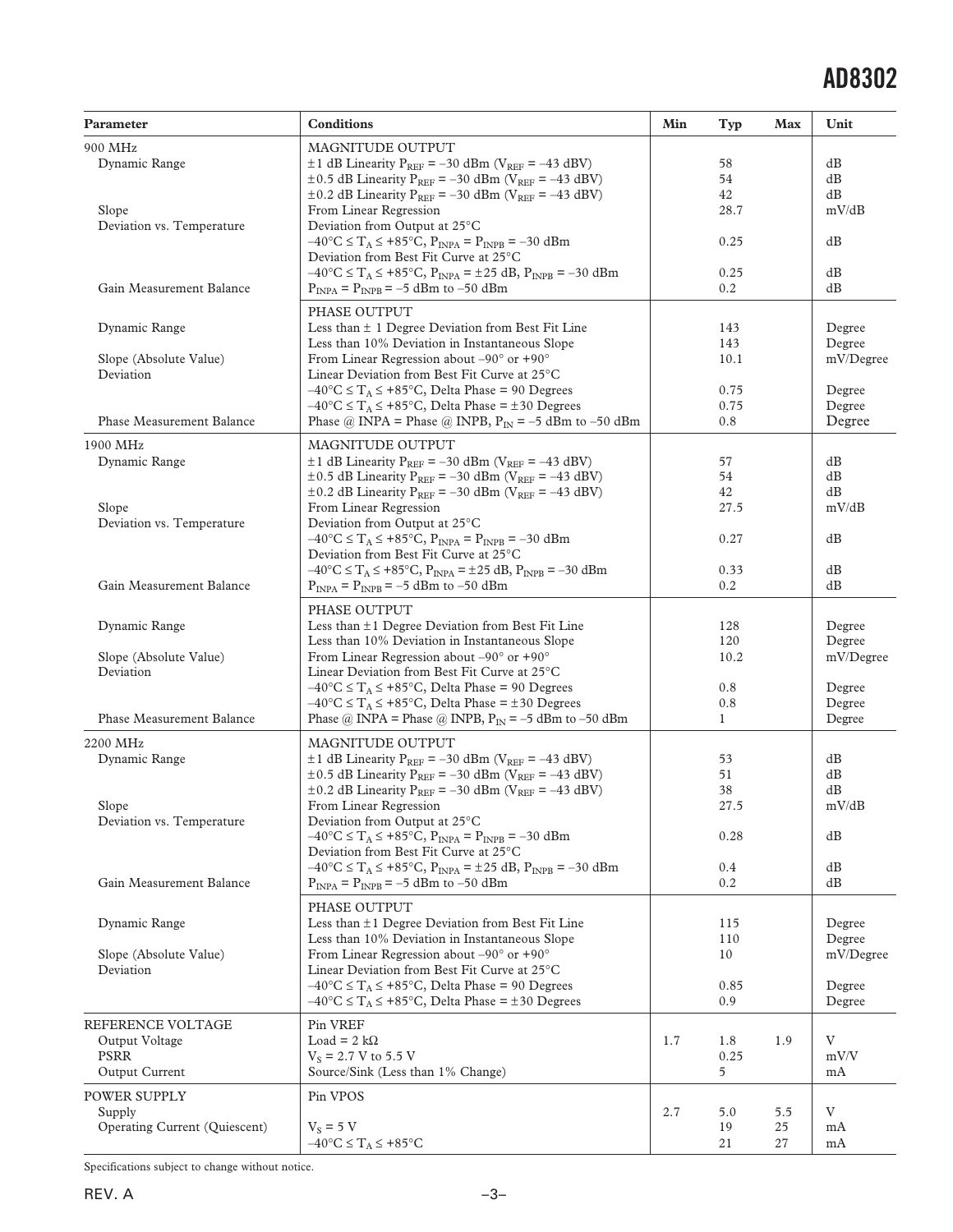#### **ABSOLUTE MAXIMUM RATINGS<sup>1</sup>**

| PSET, MSET Voltage $\dots \dots \dots \dots \dots \dots \dots \dots$ $V_s + 0.3$ V |
|------------------------------------------------------------------------------------|
| INPA, INPB Maximum Input $\ldots \ldots \ldots \ldots \ldots -3$ dBV               |
|                                                                                    |
|                                                                                    |
|                                                                                    |
| Operating Temperature Range $\ldots \ldots \ldots -40^{\circ}C$ to +85°C           |
| Storage Temperature Range $\ldots \ldots \ldots -65$ °C to +150°C                  |
| Lead Temperature Range (Soldering 60 sec) $\dots \dots$ 300°C                      |
| <b>NOTES</b>                                                                       |

<sup>1</sup>Stresses above those listed under Absolute Maximum Ratings may cause permanent damage to the device. This is a stress rating only; functional operation of the device at these or any other conditions above those indicated in the operational section of this specification is not implied. Exposure to absolute maximum rating conditions for extended periods may affect device reliability. 2 JEDEC 1S Standard (2-layer) board data.

#### **PIN CONFIGURATION**

| COMM <sub>1</sub> |               |                            |    | $14$ MFLT   |
|-------------------|---------------|----------------------------|----|-------------|
| INPA $\sqrt{2}$   |               |                            |    | 13 VMAG     |
| OFSA $\sqrt{3}$   |               | AD8302                     |    | 12 MSET     |
| VPOS <sup>[</sup> | $\frac{1}{4}$ | TOP VIEW<br>(Not to Scale) | 11 | <b>VREF</b> |
| OFSB $\sqrt{5}$   |               |                            |    | <b>PSET</b> |
| $INPB$ 6          |               |                            | 9  | <b>VPHS</b> |
| $COMM$ $\sqrt{7}$ |               |                            | 8  | <b>PFLT</b> |
|                   |               |                            |    |             |

#### **PIN FUNCTION DESCRIPTIONS**

| Pin No.        | <b>Mnemonic</b> | <b>Function</b>                                                                                                       | Equivalent<br><b>Circuit</b> |
|----------------|-----------------|-----------------------------------------------------------------------------------------------------------------------|------------------------------|
| 1, 7           | <b>COMM</b>     | Device Common. Connect to low impedance ground.                                                                       |                              |
| $\sqrt{2}$     | <b>INPA</b>     | High Input Impedance to Channel A. Must be ac-coupled.                                                                | Circuit A                    |
| 3              | <b>OFSA</b>     | A capacitor to ground at this pin sets the offset compensation filter corner<br>and provides input decoupling.        | Circuit A                    |
| $\overline{4}$ | <b>VPOS</b>     | Voltage Supply $(VS)$ , 2.7 V to 5.5 V                                                                                |                              |
| 5              | <b>OFSB</b>     | A capacitor to ground at this pin sets the offset compensation filter corner<br>and provides input decoupling.        | Circuit A                    |
| 6              | <b>INPB</b>     | Input to Channel B. Same structure as INPA.                                                                           | Circuit A                    |
| 8              | <b>PFLT</b>     | Low Pass Filter Terminal for the Phase Output                                                                         | Circuit E                    |
| 9              | <b>VPHS</b>     | Single-Ended Output Proportional to the Phase Difference between INPA<br>and INPB.                                    | Circuit B                    |
| 10             | <b>PSET</b>     | Feedback Pin for Scaling of VPHS Output Voltage in Measurement Mode.<br>Apply a setpoint voltage for controller mode. | Circuit D                    |
| 11             | <b>VREF</b>     | Internally Generated Reference Voltage (1.8 V Nominal)                                                                | Circuit C                    |
| 12             | <b>MSET</b>     | Feedback Pin for Scaling of VMAG Output Voltage Measurement Mode.<br>Accepts a set point voltage in controller mode.  | Circuit D                    |
| 13             | <b>VMAG</b>     | Single-Ended Output. Output voltage proportional to the decibel ratio<br>of signals applied to INPA and INPB.         | Circuit B                    |
| 14             | <b>MFLT</b>     | Low Pass Filter Terminal for the Magnitude Output                                                                     | Circuit E                    |

#### **ORDERING GUIDE**

| Model                                                         | <b>Temperature Range</b>           | <b>Package Description</b>                                                       | Package<br>Option |
|---------------------------------------------------------------|------------------------------------|----------------------------------------------------------------------------------|-------------------|
| AD8302ARU<br>AD8302ARU-REEL<br>AD8302ARU-REEL7<br>AD8302-EVAL | $-40^{\circ}$ C to $+85^{\circ}$ C | Tube, 14-Lead TSSOP<br>13" Tape and Reel<br>7" Tape and Reel<br>Evaluation Board | $RU-14$           |

#### **CAUTION**

ESD (electrostatic discharge) sensitive device. Electrostatic charges as high as 4000 V readily accumulate on the human body and test equipment and can discharge without detection. Although the AD8302 features proprietary ESD protection circuitry, permanent damage may occur on devices subjected to high energy electrostatic discharges. Therefore, proper ESD precautions are recommended to avoid performance degradation or loss of functionality.

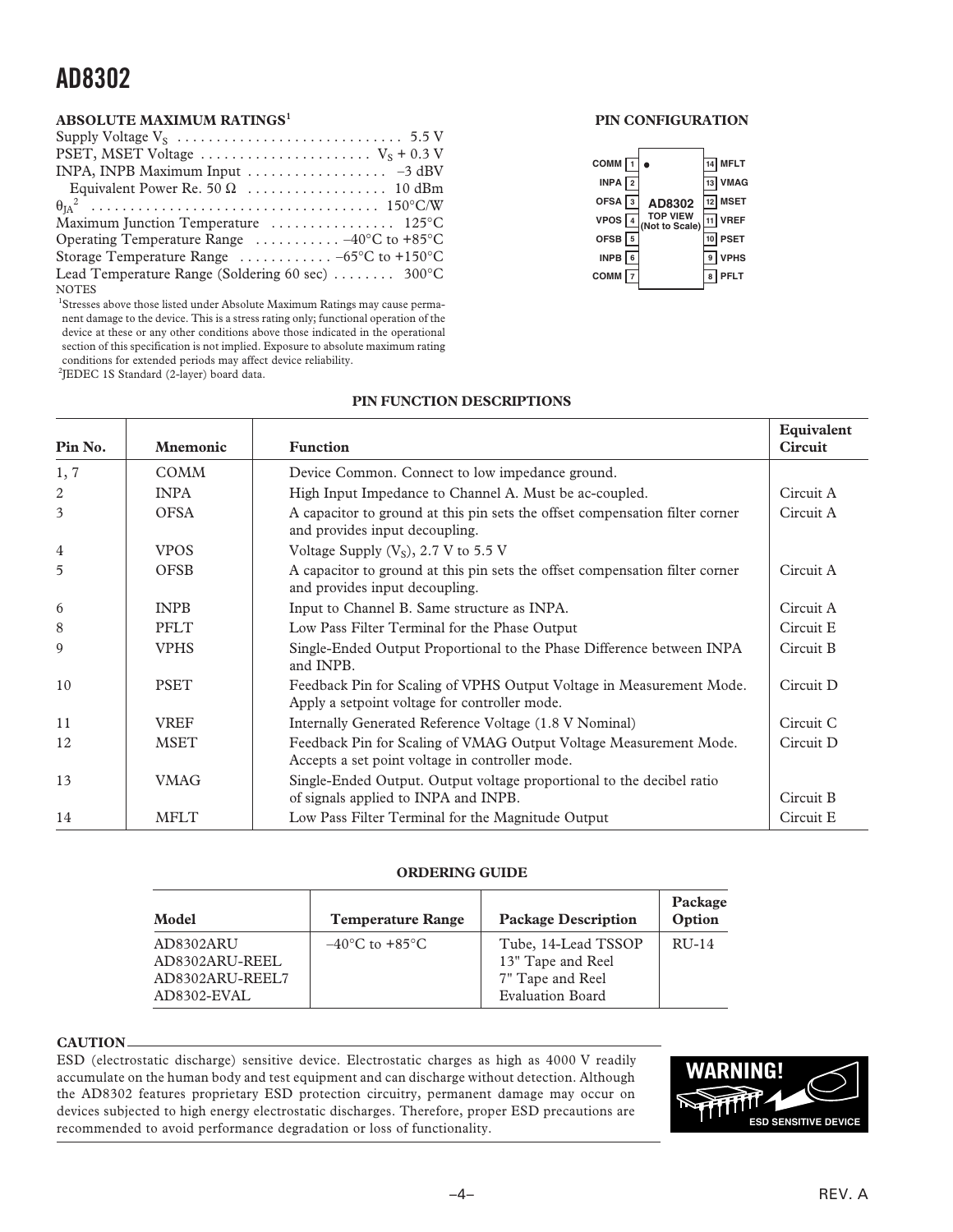



Circuit B







Circuit E

Circuit C

Figure 1. Equivalent Circuits Circuit D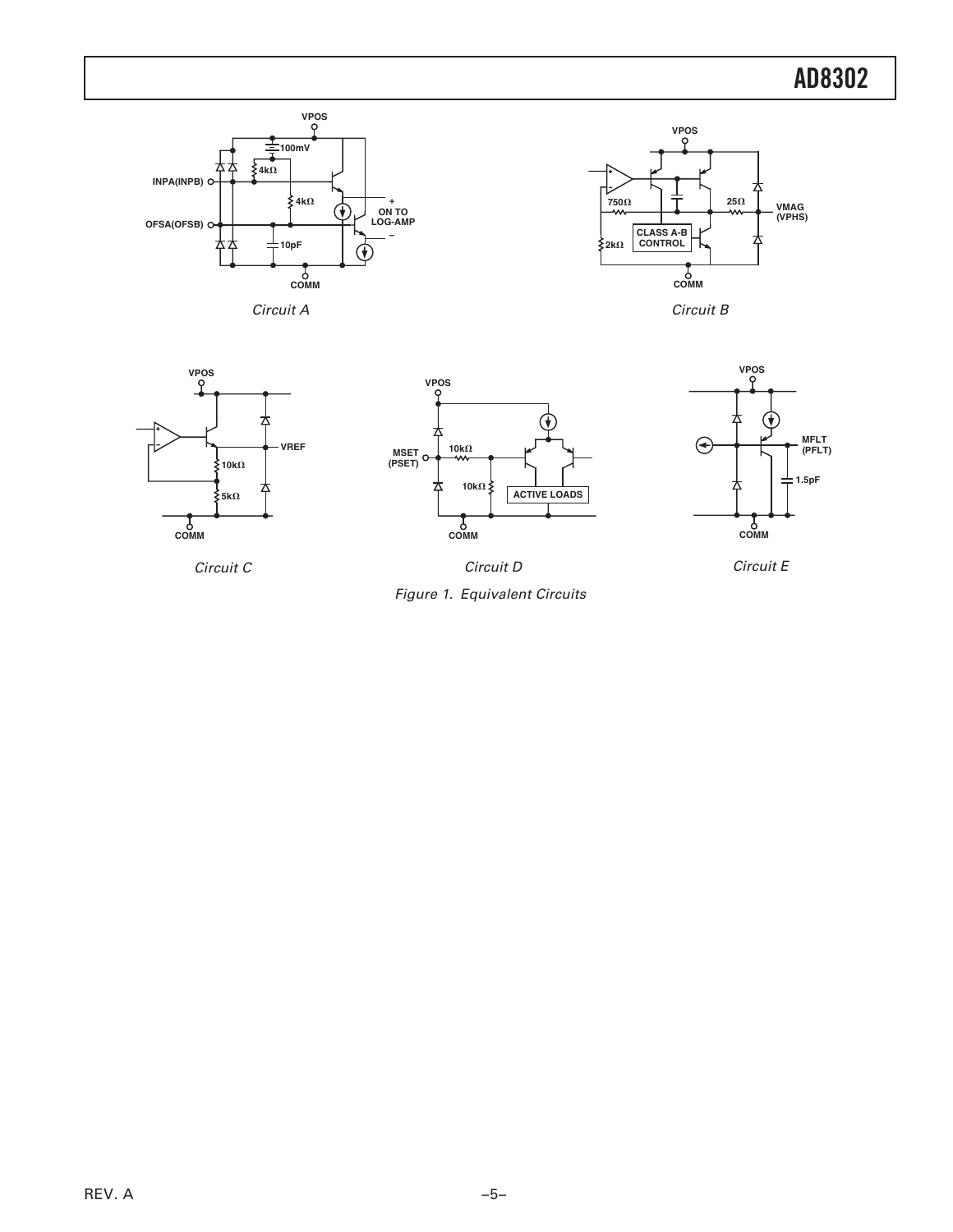### **AD8302 –Typical Performance Characteristics**

( $V_s$  = 5 V, V<sub>INPB</sub> is the reference input and V<sub>INPA</sub> is swept, unless otherwise noted. All references to dBm are referred to 50  $\Omega$ . For the phase output **curves, the input signal levels are equal, unless otherwise noted.)**



TPC 1. Magnitude Output (VMAG) vs. Input Level Ratio (Gain)  $V_{INPA}/V_{INPB}$ , Frequencies 100 MHz, 900 MHz, 1900 MHz, 2200 MHz, 2700 MHz, 25°C, P<sub>INPB</sub> = –30 dBm, (Re: 50 Ω)



TPC 2. VMAG vs. Input Level Ratio (Gain)  $V_{INPA}/V_{INPB}$ , Frequencies 100 MHz, 900 MHz, 1900 MHz, 2200 MHz, 2700 MHz,  $P_{INPA} = -30$  dBm



TPC 3. VMAG Output and Log Conformance vs. Input Level Ratio (Gain), Frequency 100 MHz, –40°C, +25°C, and +85-C, Reference Level = –30 dBm



TPC 4. VMAG and Log Conformance vs. Input Level Ratio (Gain), Frequency 900 MHz, -40°C, +25°C, and +85°C, Reference Level = –30 dBm



TPC 5. VMAG and Log Conformance vs. Input Level Ratio (Gain), Frequency 1900 MHz, –40°C, +25°C, and +85°C, Reference Level = –30 dBm



TPC 6. VMAG Output and Log Conformance vs. Input Level Ratio (Gain), Frequency 2200 MHz, –40°C, +25°C, and +85-C, Reference Level = –30 dBm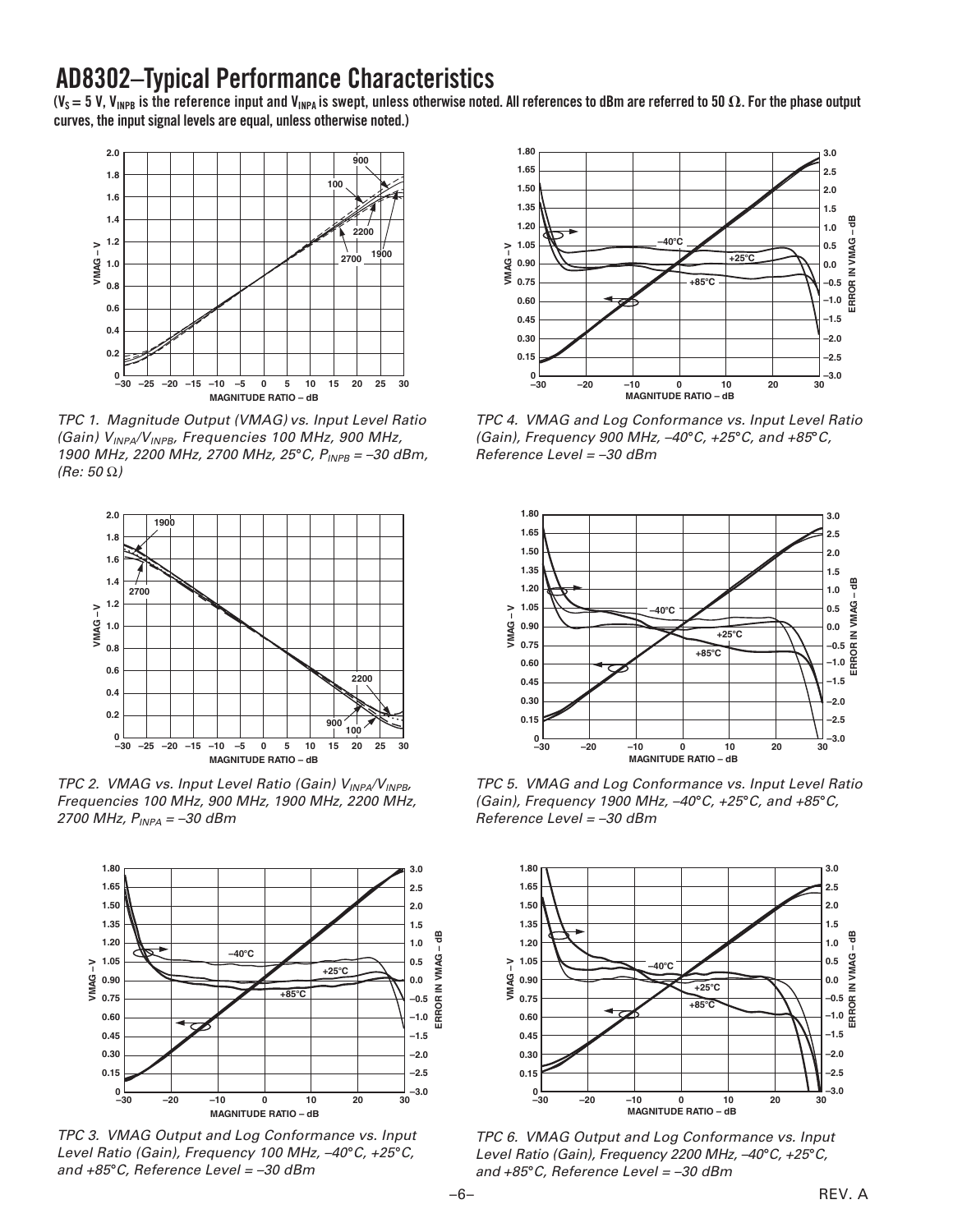

TPC 7. Distribution of Magnitude Error vs. Input Level Ratio (Gain), Three Sigma to Either Side of Mean, Frequency 900 MHz, –40°C, +25°C, and +85°C, Reference Level = –30 dBm



TPC 8. Distribution of Error vs. Input Level Ratio (Gain), Three Sigma to Either Side of Mean, Frequency 1900 MHz, –40°C, +25°C, and +85°C, Reference Level = –30 dBm



TPC 9. Distribution of Magnitude Error vs. Input Level Ratio (Gain), Three Sigma to Either Side of Mean, Frequency 2200 MHz, Temperatures –40°C, +25°C, and +85-C, Reference Level = –30 dBm



TPC 10. Distribution of VMAG vs. Input Level Ratio (Gain), Three Sigma to Either Side of Mean, Frequency 1900 MHz, Temperatures Between -40°C and +85°C, Reference Level  $=-30$  dBm



TPC 11. VMAG Output and Log Conformance vs. Input Level Ratio (Gain), Reference Level = –15 dBm, –30 dBm, and –45 dBm, Frequency 1900 MHz



TPC 12. VMAG Output vs. Input Level for  $P_{INPA} = P_{INPB}$ ,  $P_{INPA} = P_{INPB} + 5$  dB,  $P_{INPA} = P_{INPB} - 5$  dB, Frequency 1900 MHz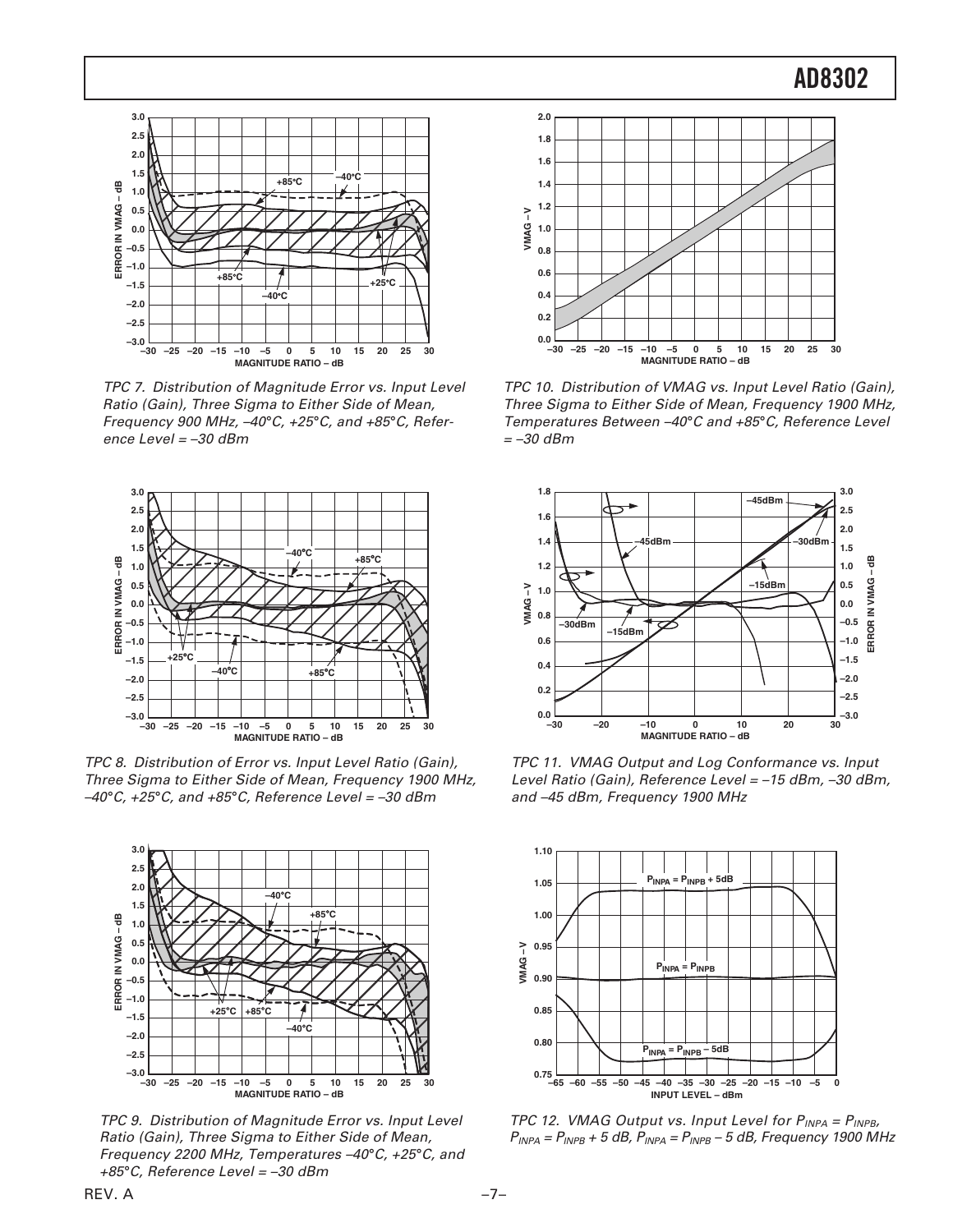

TPC 13. VMAG Output vs. Frequency, for  $P_{INPA} = P_{INPB}$ ,  $P_{INPA}$  $= P_{INPB} + 5 dB$ , and  $P_{INPA} = P_{INPB} - 5 dB$ ,  $P_{INPB} = -30 dB$ m



TPC 14. Change in VMAG Slope vs. Temperature, Three Sigma to Either Side of Mean, Frequencies 1900 MHz



TPC 15. Change in Center Point of Magnitude Output (MCP) vs. Temperature, Three Sigma to Either Side of Mean, Frequencies 1900 MHz



TPC 16. Center Point of Magnitude Output (MCP) Distribution Frequencies 900 MHz, 17,000 Units



TPC 17. VMAG Slope, Frequency 900 MHz, 17,000 Units



TPC 18. VMAG Slope vs. Frequency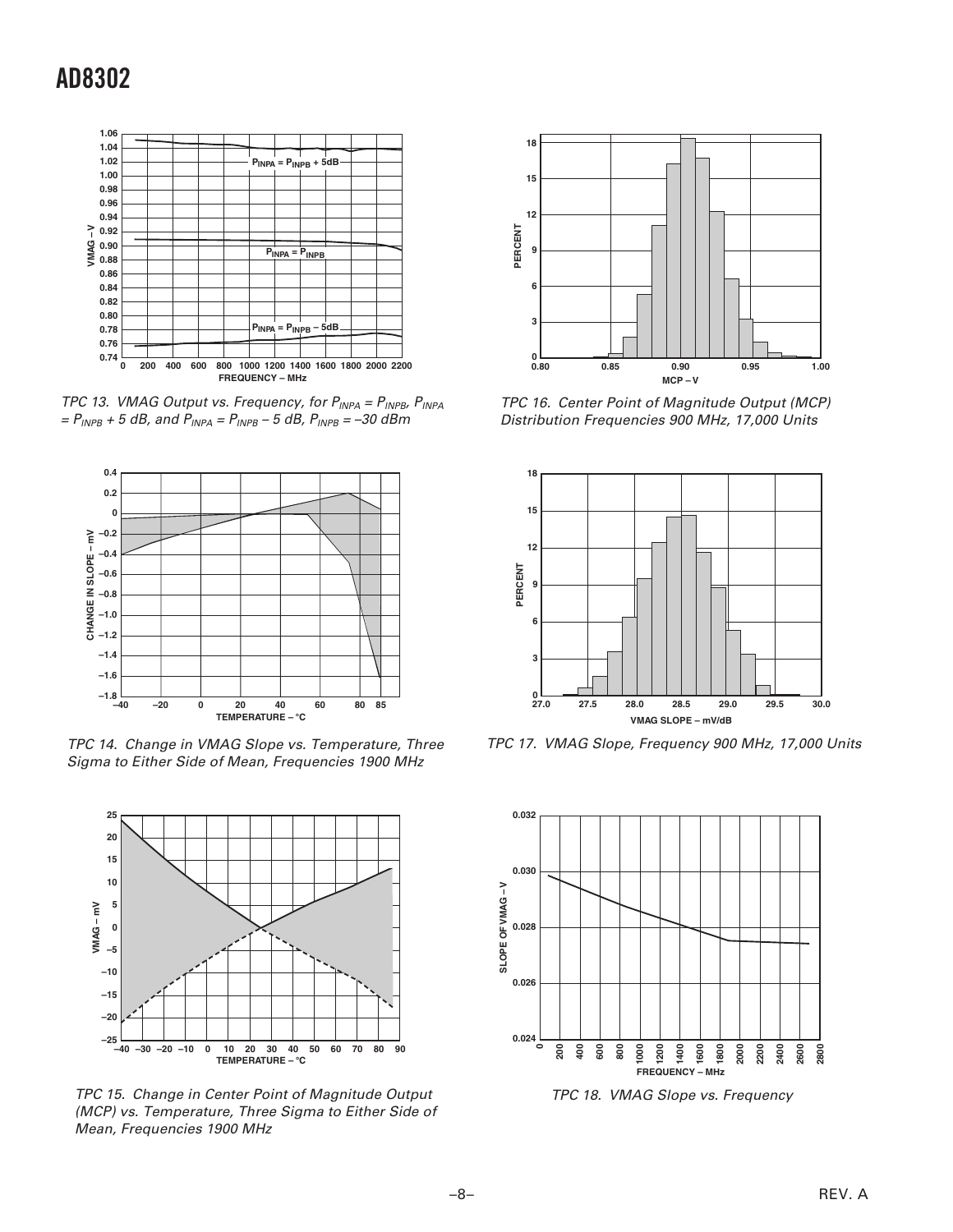

TPC 19. Magnitude Output Response to 4 dB Step, for  $P_{\text{INPB}} = -30$  dBm,  $P_{\text{INPA}} = -32$  dBm to  $-28$  dBm, Frequency 1900 MHz, No Filter Capacitor



TPC 20. Magnitude Output Response to 4 dB Step, for  $P_{INPB}$  = -30 dBm,  $P_{INPA}$  = -32 dBm to -28 dBm, Frequency 1900 MHz, 1 nF Filter Capacitor



TPC 21. Magnitude Output Response to 40 dB Step, for  $P_{INPB} = -30$  dBm,  $P_{INPA} = -50$  dBm to -10 dBm, Supply 5 V, Frequency 1900 MHz, No Filter Capacitor



TPC 22. Magnitude Output Noise Spectral Density,  $P_{INPA} = P_{INPB} = -10$  dBm,  $-30$  dBm, –50 dBm, No Filter Capacitor



TPC 23. Magnitude Output Noise Spectral Density,  $P_{INPA} = P_{INPB}$  $=$  -10 dBm, -30 dBm, -50 dBm, with Filter Capacitor,  $C = 1$  nF



TPC 24. VMAG Peak-to-Peak Output Induced by Sweeping Phase Difference through 360 Degrees vs. Magnitude Ratio, Frequencies 100 MHz, 900 MHz, 1900 MHz, 2200 MHz, and 2700 MHz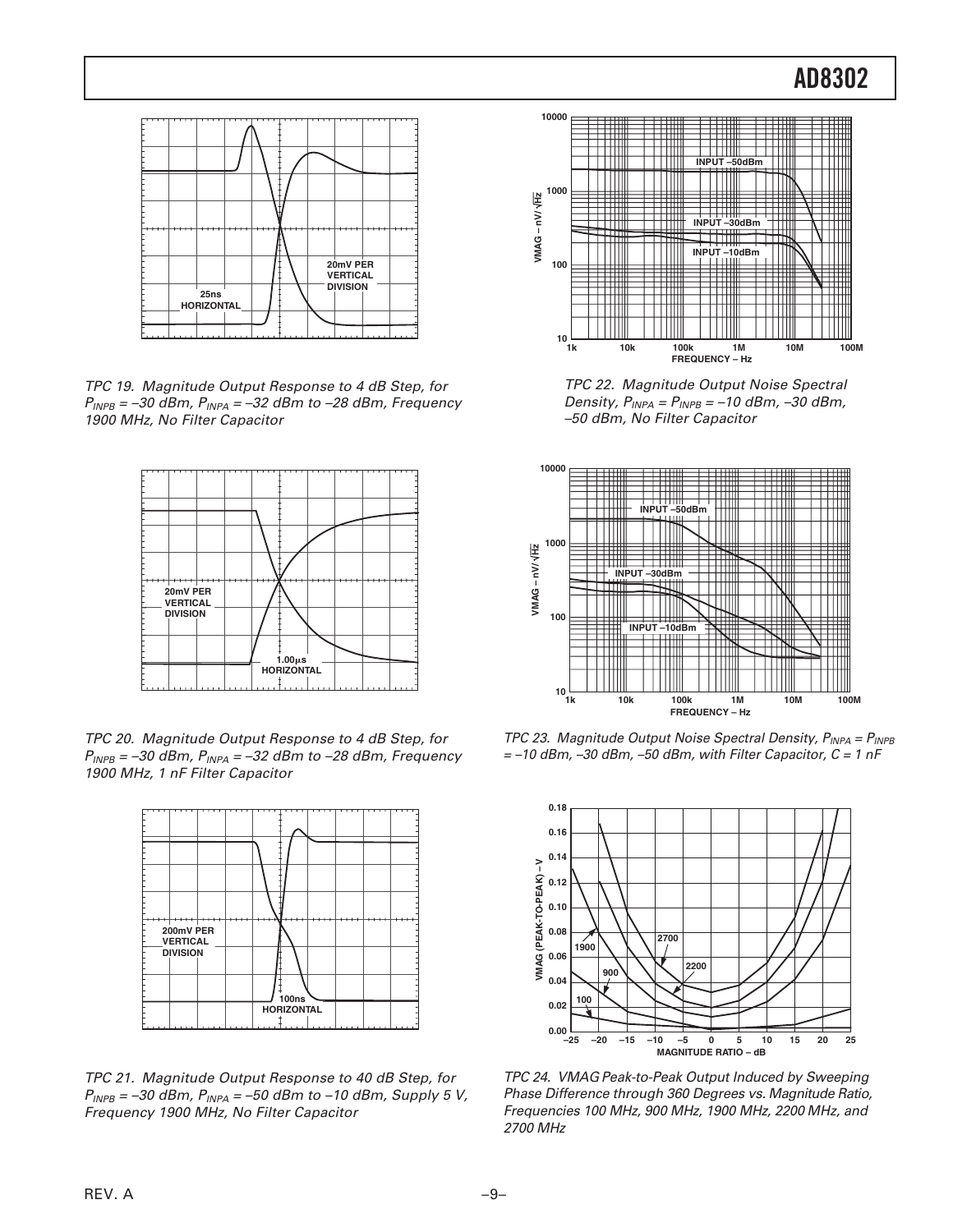

TPC 25. Phase Output (VPHS) vs. Input Phase Difference, Input Levels –30 dBm, Frequencies 100 MHz, 900 MHz, 1900 MHz, 2200 MHz, Supply 5 V, 2700 MHz



TPC 26. VPHS Output and Nonlinearity vs. Input Phase Difference, Input Levels –30 dBm, Frequency 100 MHz



TPC 27. VPHS Output and Nonlinearity vs. Input Phase Difference, Input Levels –30 dBm, Frequency 900 MHz



TPC 28. VPHS Output and Nonlinearity vs. Input Phase Difference, Input Levels –30 dBm, Frequency 1900 MHz



TPC 29. VPHS Output and Nonlinearity vs. Input Phase Difference, Input Levels –30 dBm, Frequency 2200 MHz



TPC 30. Distribution of VPHS Error vs. Input Phase Difference, Three Sigma to Either Side of Mean, Frequency 900 MHz, –40°C, +25°C, and +85°C, Input Levels –30 dBm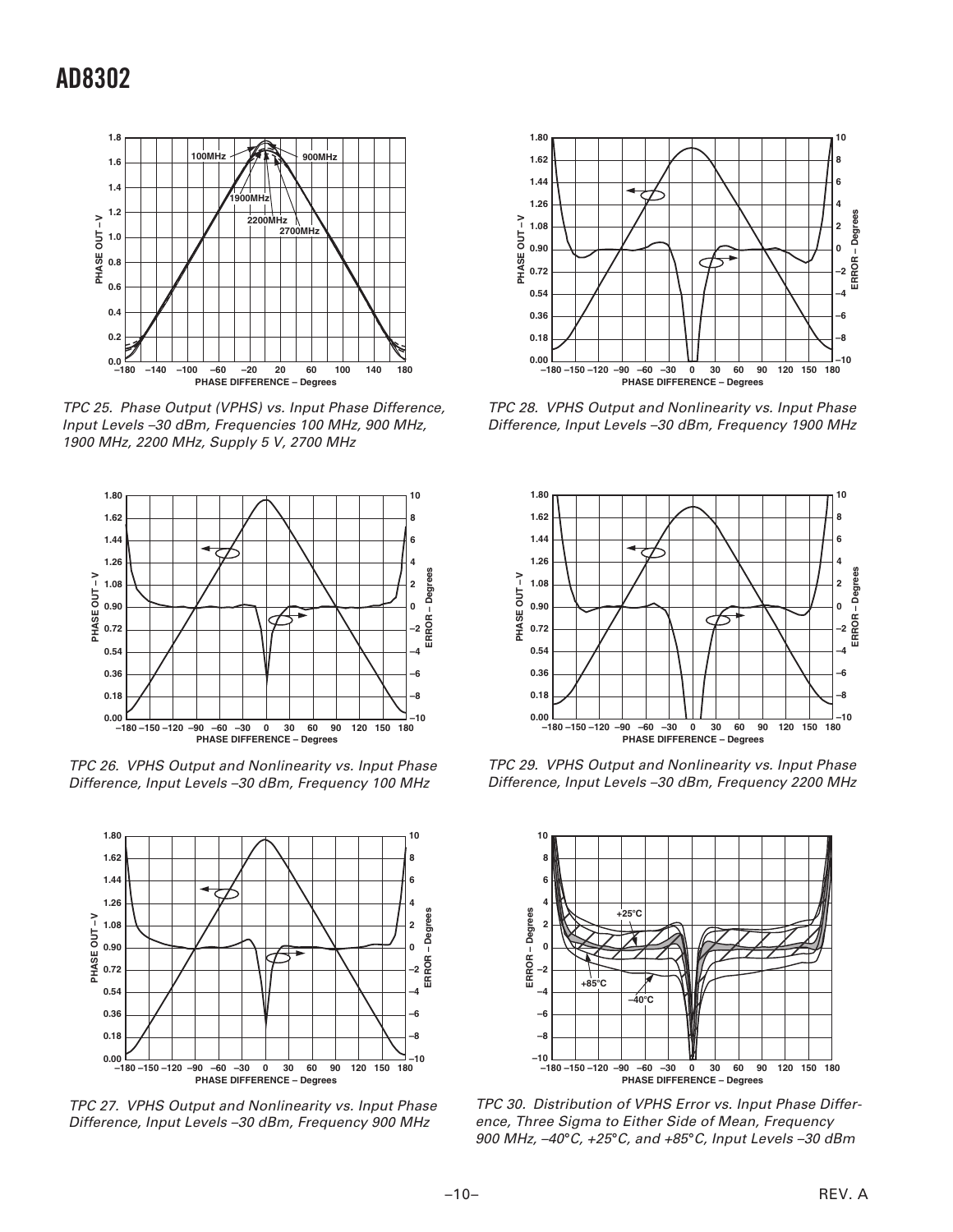

TPC 31. Distribution of VPHS Error vs. Input Phase Difference, Three Sigma to Either Side of Mean, Frequency 1900 MHz, -40°C, +25°C, and +85°C, Supply 5 V, Input Levels  $P_{INPA} = P_{INPB} = -30$  dBm



TPC 32. Distribution of VPHS Error vs. Input Phase Difference, Three Sigma to Either Side of Mean, Frequency 2200 MHz, –40°C, +25°C, and +85°C, Input Levels –30 dBm



TPC 33. Distribution of VPHS vs. Input Phase Difference, Three Sigma to Either Side of Mean, Frequency 900 MHz, Temperature between –40°C and +85°C, Input Levels –30 dBm



TPC 34. Change in VPHS Slope vs. Temperature, Three Sigma to Either Side of Mean, Frequency 1900 MHz



TPC 35. Change in Phase Center Point (PCP) vs. Temperature, Three Sigma to Either Side of Mean, Frequency 1900 MHz



TPC 36. Phase Center Point (PCP) Distribution, Frequency 900 MHz, 17,000 Units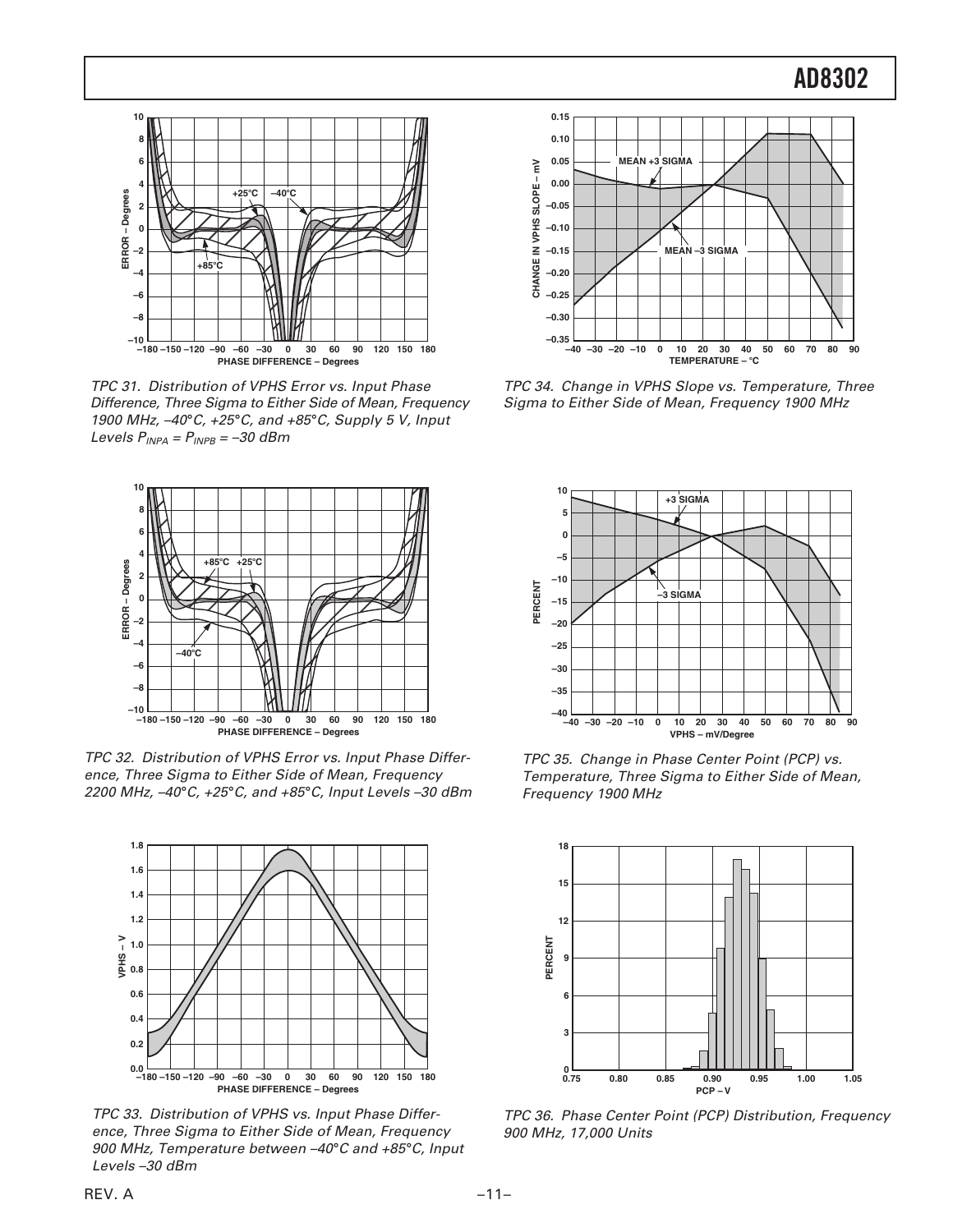

TPC 37. VPHS Slope Distribution, Frequency 900 MHz



TPC 38. VPHS Output Response to 4° Step with Nominal Phase Shift of 90°, Input Levels –30 dBm, Frequency 1900 MHz, 25°C, 1 pF Filter Capacitor



TPC 39. VPHS Output Response to 4° Step with Nominal Phase Shift of 90°, Input Levels P<sub>INPA</sub> = P<sub>INPB</sub> = –30 dBm, Supply 5 V, Frequency 1900 MHz, 25°C, with 100 pF Filter Capacitor



TPC 40. VPHS Output Response to 40° Step with Nominal Phase Shift of 90°, Input Levels P<sub>INPA</sub> = P<sub>INPB</sub> = –30 dBm, Frequency 1900 MHz,1 pF Filter Capacitor



TPC 41. VPHS Output Noise Spectral Density vs. Frequency,  $P_{INPA} = -30$  dBm,  $P_{INPB} = -10$  dBm,  $-30$  dBm,  $-50$  dBm, and 90- Input Phase Difference



TPC 42. Phase Output vs. Input Phase Difference,  $P_{INPA}$  =  $P_{INPB}$ ,  $P_{INPA} = P_{INPB} + 15$  dB,  $P_{INPA} = P_{INPB} - 15$  dB, Frequency 900 MHz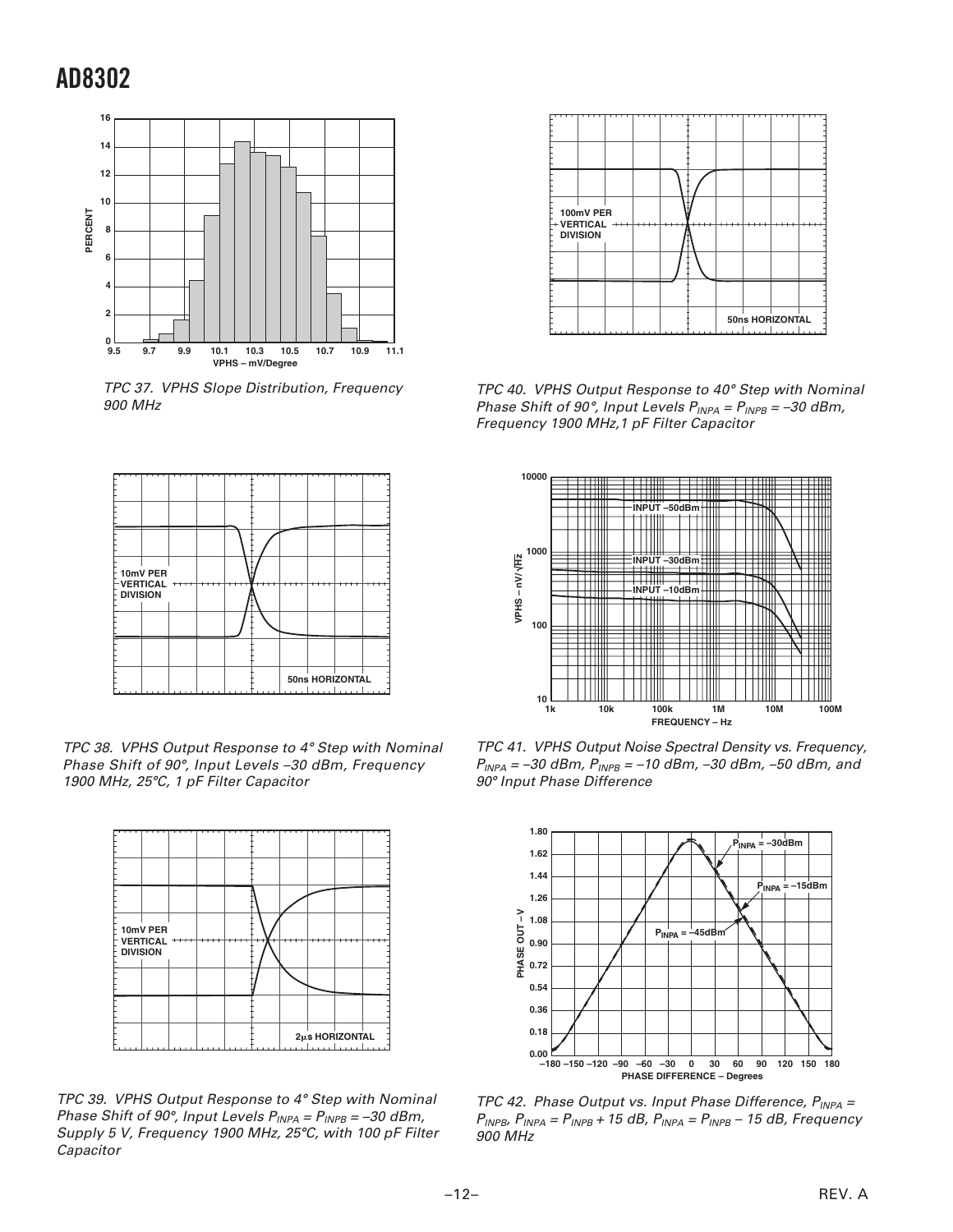

TPC 43. Phase Output Instantaneous Slope,  $P_{INPA} = P_{INPB}$ ,  $P_{INPA} = P_{INPB} + 15$  dB,  $P_{INPA} = P_{INPB} - 15$  dB, Frequency 900 MHz



TPC 44. Phase Output vs. Input Phase Difference,  $P_{INPA} = P_{INPB}$ ,  $P_{INPA} = P_{INPB} + 10$  dB,  $P_{INPA} = P_{INPB} - 10$  dB, Frequency 1900 MHz, Supply 5 V



TPC 45. Phase Output Instantaneous Slope,  $P_{INPA}$  =  $P_{INPB}$ ,  $P_{INPA} = P_{INPB} + 10$  dB,  $P_{INPA} = P_{INPB} - 10$  dB, Frequency 1900 MHz, Supply 5 V



TPC 46. Phase Output vs. Input Phase Difference,  $P_{INPA} = P_{INPB}$ ,  $P_{INPA} = P_{INPB} + 10$  dB,  $P_{INPA} = P_{INPB} - 10$  dB, Frequency 2200 MHz



TPC 47. Phase Output Instantaneous Slope,  $P_{INPA} = P_{INPB}$ ,  $P_{INPA} = P_{INPB} + 10$  dB,  $P_{INPA} = P_{INPB} - 10$  dB, Frequency 2200 MHz



TPC 48. Input Impedance, Modeled as Shunt R in Parallel with Shunt C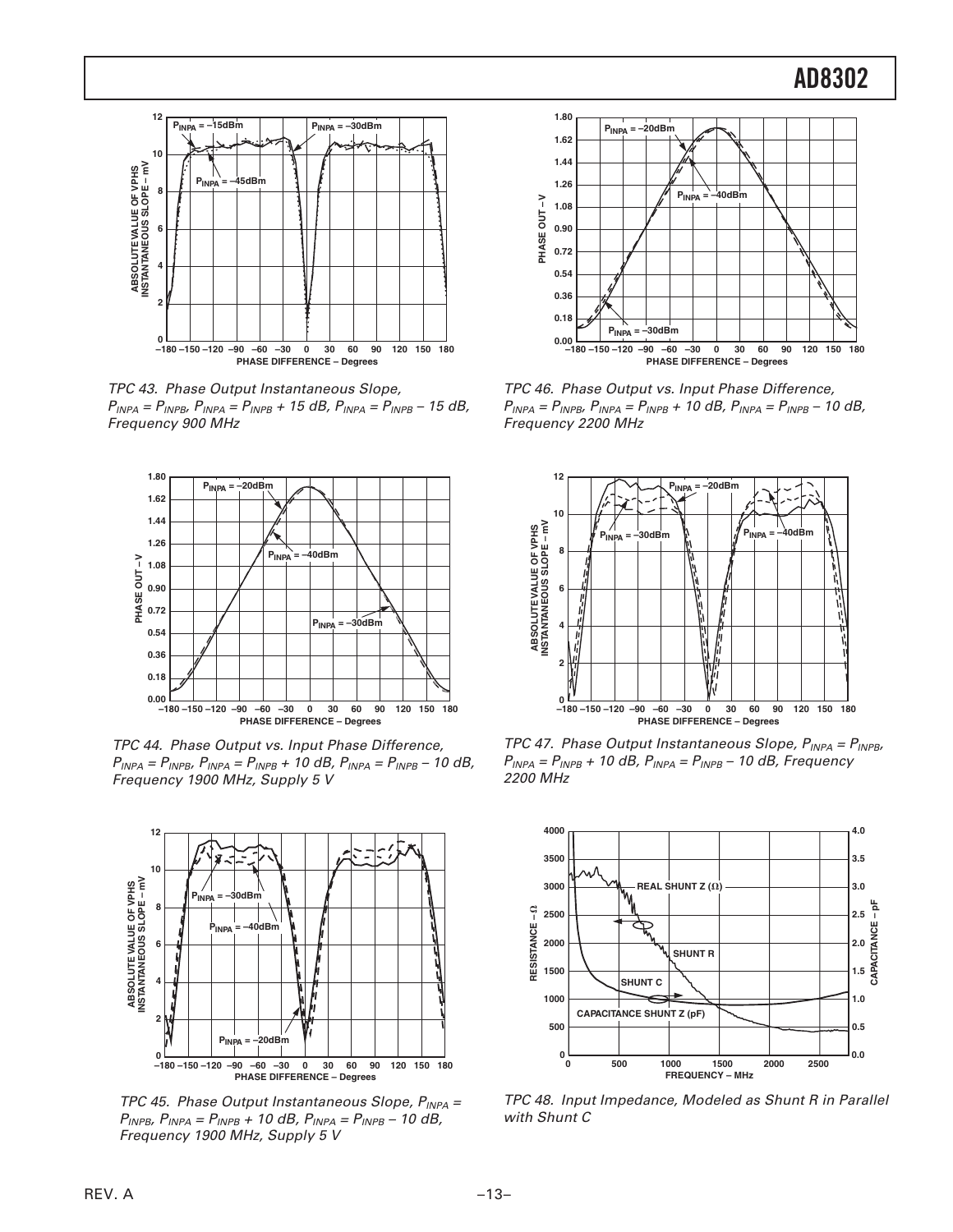

TPC 49. Change in VREF vs. Temperature, Three Sigma to Either Side of Mean



TPC 50. VREF Output Noise Spectral Density vs. Frequency



TPC 51. VREF Distribution, 17,000 Units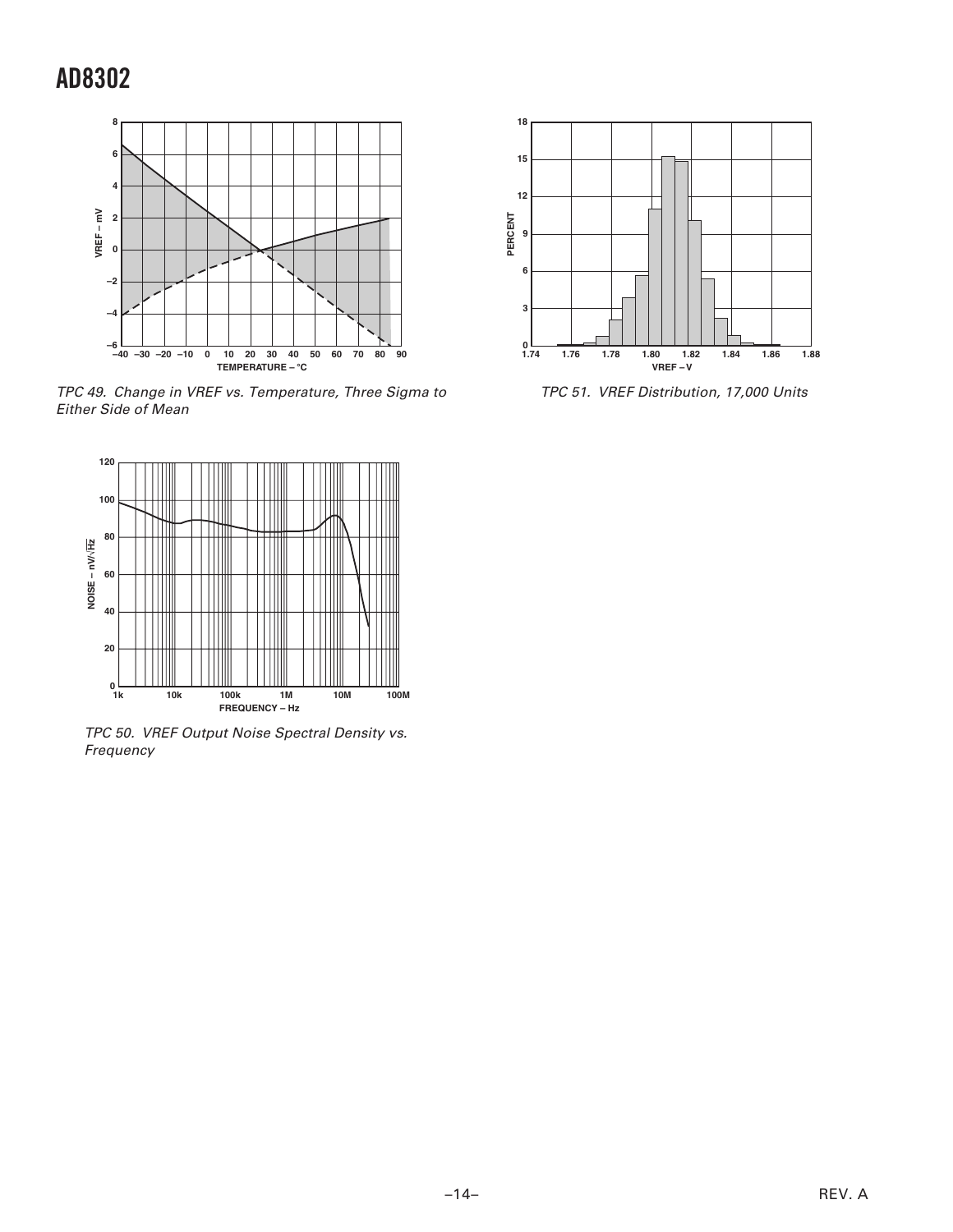#### **GENERAL DESCRIPTION AND THEORY**

The AD8302 measures the magnitude ratio, defined here as gain, and phase difference between two signals. A pair of matched logarithmic amplifiers provide the measurement, and their hard-limited outputs drive the phase detector.

#### **Basic Theory**

Logarithmic amplifiers (log amps) provide a logarithmic compression function that converts a large range of input signal levels to a compact decibel-scaled output. The general mathematical form is:

$$
V_{OUT} = V_{SLP} \log(V_{IN} / V_Z)
$$
 (1)

where  $V_{IN}$  is the input voltage,  $V_Z$  is called the intercept (voltage), and  $V_{SLP}$  is called the slope (voltage). It is assumed throughout that  $log(x)$  represents the  $log10(x)$  function.  $V_{SLP}$  is thus the volts/decade, and since a decade of voltage corresponds to 20 dB,  $V_{SLP}/20$  is the volts/dB.  $V_Z$  is the value of input signal that results in an output of zero and need not correspond to a physically realizable part of the log amp signal range. While the slope is fundamentally a characteristic of the log amp, the intercept is a function of the input waveform as well.<sup>1</sup> Furthermore, the intercept is typically more sensitive to temperature and frequency than the slope. When single log amps are used for power measurement, this variability introduces errors into the absolute accuracy of the measurement since the intercept represents a reference level.

The AD8302 takes the difference in the output of two identical log amps, each driven by signals of similar waveforms but at different levels. Since subtraction in the logarithmic domain corresponds to a ratio in the linear domain, the resulting output becomes:

$$
V_{MAG} = V_{SLP} \log (V_{INA} / V_{INB})
$$
\n<sup>(2)</sup>

where  $V_{INA}$  and  $V_{INB}$  are the input voltages,  $V_{MAG}$  is the output corresponding to the magnitude of the signal level difference, and  $V_{SLP}$  is the slope. Note that the intercept,  $V_Z$ , has dropped out. Unlike the measurement of power, when measuring a dimensionless quantity such as relative signal level, no independent reference or intercept need be invoked. In essence, one signal serves as the intercept for the other. Variations in intercept due to frequency, process, temperature, and supply voltage affect both channels identically and hence do not affect the difference. This technique depends on the two log amps being well matched in slope and intercept to ensure cancellation. This is the case for an integrated pair of log amps. Note that if the two signals have different waveforms (e.g., different peak-to-average ratios) or different frequencies, an intercept difference may appear, introducing a systematic offset.

The log amp structure consists of a cascade of linear/limiting gain stages with demodulating detectors. Further details about the structure and function of log amps can be found in data sheets for other log amps produced by Analog Devices.<sup>2</sup> The output of the final stage of a log amp is a fully limited signal over most of the input dynamic range. The limited outputs from both log amps drive an exclusive-OR style digital phase detector. Operating strictly on the relative zero-crossings of the limited signals, the extracted phase difference is independent of the original input signal levels. The phase output has the general form:

#### **NOTES**

<sup>1</sup>See the data sheet for the AD640 for a description of the effect of waveform on the intercept of log amps.

$$
{}^{2}
$$
For example, see the data sheet for the AD8307.

$$
V_{PHS} = V_{\Phi} \Big[ \Phi \big( V_{INA} \big) - \Phi \big( V_{INB} \big) \Big] \tag{3}
$$

where  $V_{\Phi}$  is the phase slope in mV/degree and  $\Phi$  is each signal's relative phase in degrees.

#### **Structure**

The general form of the AD8302 is shown in Figure 2. The major blocks consist of two demodulating log amps, a phase detector, output amplifiers, a biasing cell, and an output reference voltage buffer. The log amps and phase detector process the high frequency signals and deliver the gain and phase information in current form to the output amplifiers. The output amplifiers determine the final gain and phase scaling. External filter capacitors set the averaging time constants for the respective outputs. The reference buffer provides a 1.80 V reference voltage that tracks the internal scaling constants.



Figure 2. General Structure

Each log amp consists of a cascade of six 10 dB gain stages with seven associated detectors. The individual gain stages have 3 dB bandwidths in excess of 5 GHz. The signal path is fully differential to minimize the effect of common-mode signals and noise. Since there is a total of 60 dB of cascaded gain, slight dc offsets can cause limiting of the latter stages, which may cause measurement errors for small signals. This is corrected by a feedback loop. The nominal high-pass corner frequency,  $f_{HP}$ , of this loop is set internally at 200 MHz but can be lowered by adding external capacitance to the OFSA and OFSB pins. Signals at frequencies well below the high-pass corner are indistinguishable from dc offsets and are also nulled. The difference in the log amp outputs is performed in the current domain, yielding by analogy to Equation 2:

$$
I_{LA} = I_{SLP} \log(V_{INA} / V_{INB})
$$
\n<sup>(4)</sup>

where  $I_{LA}$  and  $I_{SLP}$  are the output current difference and the characteristic slope (current) of the log amps, respectively. The slope is derived from an accurate reference designed to be insensitive to temperature and supply voltage.

The phase detector uses a fully symmetric structure with respect to its two inputs to maintain balanced delays along both signal paths. Fully differential signaling again minimizes the sensitivity to common-mode perturbations. The current-mode equivalent to Equation 3 is:

$$
I_{PD} = I_{\Phi} \left[ \Phi \left( V_{INA} \right) - \Phi \left( V_{INB} \right) - 90^{\circ} \right] \tag{5}
$$

where  $I_{PD}$  and  $I_{\Phi}$  are the output current and characteristic slope associated with the phase detector, respectively. The slope is derived from the same reference as the log amp slope.

ľ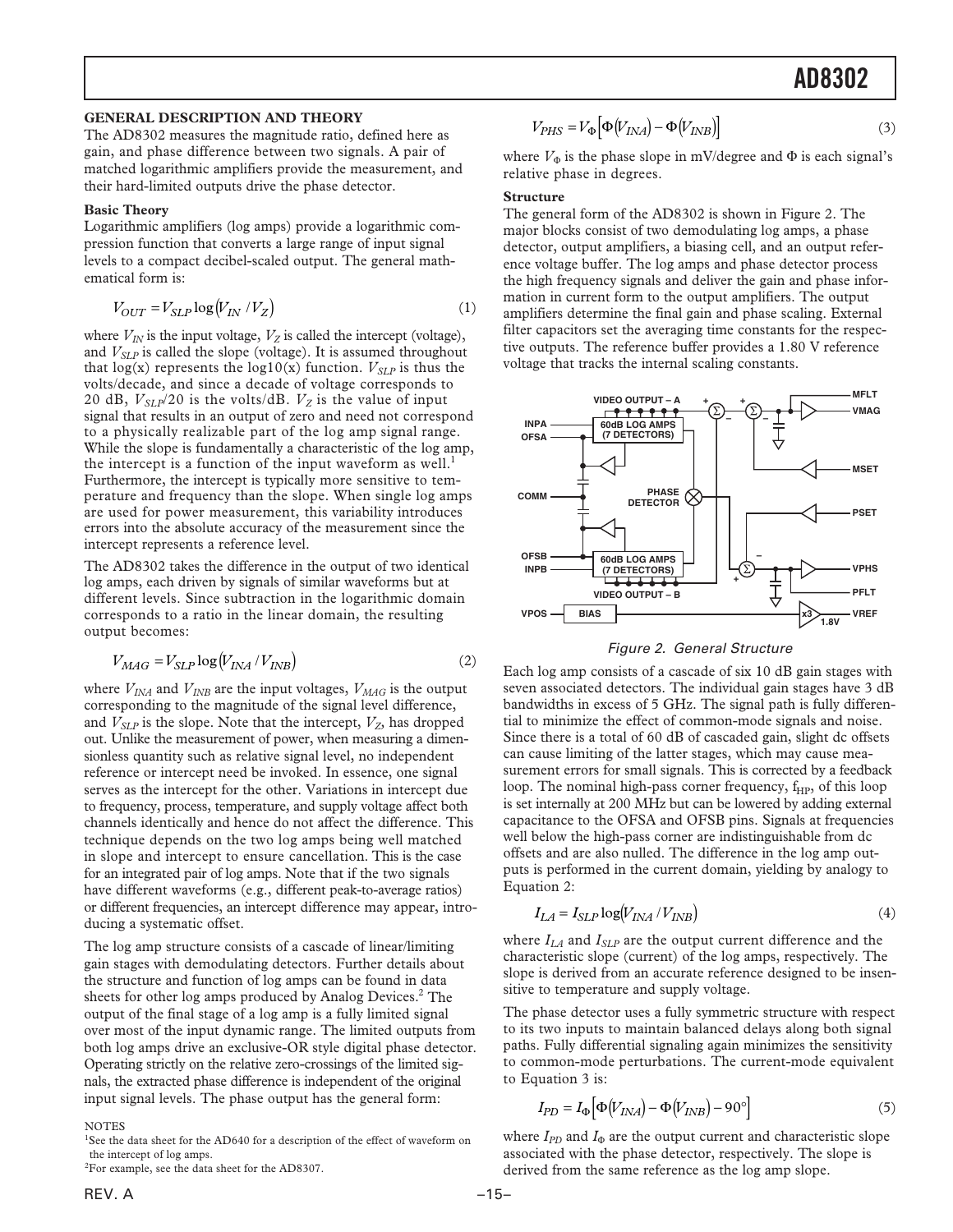Note that by convention, the phase difference is taken in the range from –180° to +180°. Since this style of phase detector does not distinguish between  $\pm 90^{\circ}$ , it is considered to have an unambiguous 180° phase difference range that can be either 0° to +180° centered at +90 $^{\circ}$  or 0 $^{\circ}$  to -180 $^{\circ}$  centered at -90 $^{\circ}$ .

The basic structure of both output interfaces is shown in Figure 3. It accepts a setpoint input and includes an internal integrating/averaging capacitor and a buffer amplifier with gain K. External access to these setpoints provides for several modes of operation and enables flexible tailoring of the gain and phase transfer characteristics. The setpoint interface block, characterized by a transresistance  $R_F$ , generates a current proportional to the voltage presented to its input pin, MSET or PSET. A precise offset voltage of 900 mV is introduced internally to establish the center-point  $(V_{CP})$  for the gain and phase functions, i.e., the setpoint voltage that corresponds to a gain of 0 dB and a phase difference of 90°. This setpoint current is subtracted from the signal current,  $I_{IN}$ , coming from the log amps in the gain channel or from the phase detector in the phase channel. The resulting difference is integrated on the averaging capacitors at either pin MFLT or PFLT and then buffered by the output amplifier to the respective output pins, VMAG and VPHS. With this open-loop arrangement, the output voltage is a simple integration of the difference between the measured gain/phase and the desired setpoint:

$$
V_{OUT} = R_F (I_{IN} - I_{FB}) / (sT) \tag{6}
$$

where  $I_{FB}$  is the feedback current equal to  $(V_{SET} - V_{CP})/R_F$ ,  $V_{SET}$ is the setpoint input, and *T* is the integration time constant equal to  $R_F C_{AVE} / K$ , where  $C_{AVE}$  is the parallel combination of the internal 1.5 pF and the external capacitor  $C_{FLT}$ .



Figure 3. Simplified Block Diagram of the Output Interface

### **BASIC CONNECTIONS**

### **Measurement Mode**

The basic function of the AD8302 is the direct measurement of gain and phase. When the output pins, VMAG and VPHS, are connected directly to the feedback setpoint input pins, MSET and PSET, the default slopes and center points are invoked. This basic connection shown in Figure 4 is termed the measurement mode. The current from the setpoint interface is forced by the integrator to be equal to the signal currents coming from the log amps and phase detector. The closed loop transfer function is thus given by:

$$
V_{OUT} = \left(I_{IN}R_F + V_{CP}\right)/\left(1 + sT\right) \tag{7}
$$

The time constant *T* represents the single-pole response to the envelope of the dB-scaled gain and the degree-scaled phase functions. A small internal capacitor sets the maximum envelope bandwidth to approximately 30 MHz. If no external  $C_{FLT}$  is used, the AD8302 can follow the gain and phase envelopes within this bandwidth. If longer averaging is desired, CFLT can be added as necessary according to T (ns) =  $3.3 \times C_{AVE}$  (pF). For best transient response with minimal overshoot, it is recommended that 1 pF minimum value external capacitors be added to the MFLT and PFLT pins.



Figure 4. Basic Connections in Measurement Mode with 30 mV/dB and 10 mV/Degree Scaling

In the low frequency limit, the gain and phase transfer functions given in Equations 4 and 5 become:

$$
V_{MAG} = R_F I_{SLP} \log(V_{INA} / V_{INB}) + V_{CP} \text{ or}
$$
 (8a)

$$
V_{MAG} = (R_F I_{SLP} / 20) (P_{INA} - P_{INB}) + V_{CP}
$$
 (8b)

$$
V_{PHS} = -R_F I_{\Phi} \left( \left| \Phi \left( V_{INA} \right) - \Phi \left( V_{INB} \right) \right| - 90^{\circ} \right) + V_{CP} \tag{9}
$$

which are illustrated in Figure 5. In Equation 8b,  $P_{INA}$  and  $P_{INB}$  are the power in dBm equivalent to  $V_{INA}$  and  $V_{INB}$  at a specified reference impedance. For the gain function, the slope represented by  $R_F I_{SLP}$  is 600 mV/decade or, dividing by 20 dB/decade, 30 mV/dB. With a center point of 900 mV for 0 dB gain, a range of -30 dB to +30 dB covers the full-scale swing from 0 V to 1.8 V. For the phase function, the slope represented by  $R_F I_\Phi$  is 10 mV/degree. With a center point of 900 mV for 90°, a range of 0° to 180° covers the full-scale swing from 1.8 V to 0 V. The range of  $0^{\circ}$  to  $-180^{\circ}$  covers the same full-scale swing but with the opposite slope.



Figure 5. Idealized Transfer Characteristics for the Gain and Phase Measurement Mode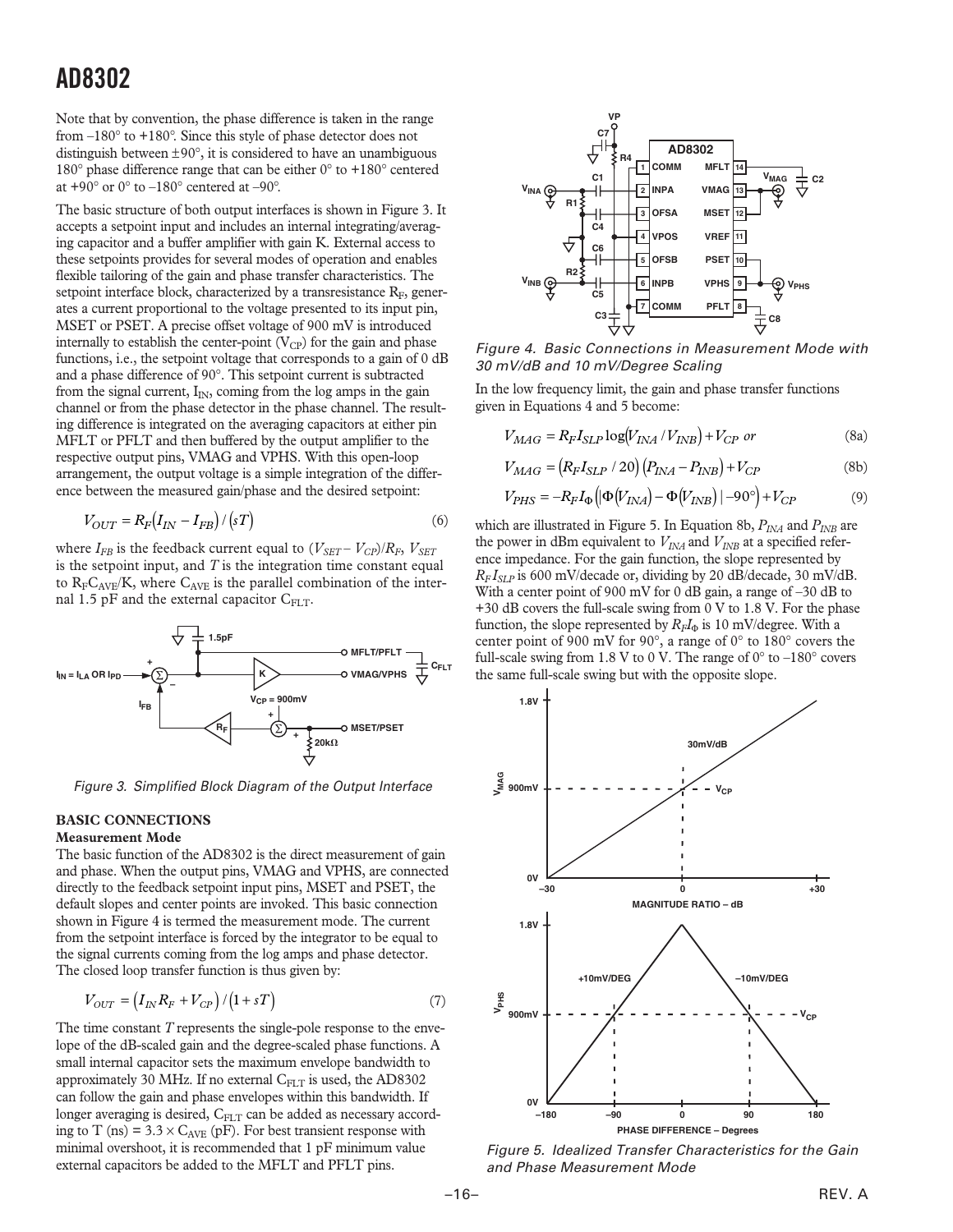#### **Interfacing to the Input Channels**

The single-ended input interfaces for both channels are identical. Each consists of a driving pin, INPA and INPB, and an acgrounding pin, OFSA and OFSB. All four pins are internally dc-biased at about 100 mV from the positive supply and should be externally ac-coupled to the input signals and to ground. For the signal pins, the coupling capacitor should offer negligible impedance at the signal frequency. For the grounding pins, the coupling capacitor has two functions: It provides ac grounding and sets the high-pass corner frequency for the internal offset compensation loop. There is an internal 10 pF capacitor to ground that sets the maximum corner to approximately 200 MHz. The corner can be lowered according the formula  $f_{HP}$  (MHz) =  $2/C_C(nF)$ , where  $C_C$  is the total capacitance from OFSA or OFSB to ground, including the internal 10 pF.

The input impedance to INPA and INPB is a function of frequency, the offset compensation capacitor, and package parasitics. At moderate frequencies above f<sub>HP</sub>, the input network can be approximated by a shunt 3 kΩ resistor in parallel with a 2 pF capacitor. At higher frequencies, the shunt resistance decreases to approximately 500 Ω. The Smith Chart in Figure 6 shows the input impedance over the frequency range 100 MHz to 3 GHz.



Figure 6. Smith Chart Showing the Input Impedance of a Single Channel from 100 MHz to 3 GHz

A broadband resistive termination on the signal side of the coupling capacitors can be used to match to a given source impedance. The value of the termination resistor,  $R_T$ , is determined by:

$$
R_T = R_{IN} R_S / (R_{IN} - R_S) \tag{10}
$$

where  $R_{IN}$  is the input resistance and  $R_S$  the source impedance. At higher frequencies, a reactive, narrow-band match might be desirable to tune out the reactive portion of the input impedance. An important attribute of the two-log-amp architecture is that if both channels are at the same frequency and have the same input network, then impedance mismatches and reflection losses become essentially common-mode and hence do not impact the relative gain and phase measurement. However, mismatches in these external components can result in measurement errors.

#### **Dynamic Range**

The maximum measurement range for the gain subsystem is limited to a total of 60 dB distributed from –30 dB to +30 dB. This means that both gain and attenuation can be measured. The limits are determined by the minimum and maximum levels that each individual log amp can detect. In the AD8302, each log amp can detect inputs ranging from –73 dBV  $[(223 \mu V, -60 \text{ dBm} \text{ re: } 50 \Omega]$ to –13 dBV (223 mV, 0 dBm re: 50  $\Omega$ )]. Note that log amps respond to voltages and not power. An equivalent power can be inferred given an impedance level, e.g., to convert from dBV to dBm in a 50  $\Omega$  system, simply add 13 dB. To cover the entire range, it is necessary to apply a reference level to one log amp that corresponds precisely to its midrange. In the AD8302, this level is at –43 dBV, which corresponds to –30 dBm in a 50  $\Omega$ environment. The other channel can now sweep from its low end, 30 dB below midrange, to its high end, 30 dB above midrange. If the reference is displaced from midrange, some measurement range will be lost at the extremes. This can occur either if the log amps run out of range or if the rails at ground or 1.8 V are reached. Figure 7 illustrates the effect of the reference channel level placement. If the reference is chosen lower than midrange by 10 dB, then the lower limit will be at –20 dB rather than –30 dB. If the reference chosen is higher by 10 dB, the upper limit will be 20 dB rather than 30 dB.



Figure 7. The Effect of Offsetting the Reference Level Is to Reduce the Maximum Dynamic Range

The phase measurement range is of  $0^{\circ}$  to 180°. For phase differences of  $0^{\circ}$  to  $-180^{\circ}$ , the transfer characteristics are mirrored as shown in Figure 5, with a slope of the opposite sign. The phase detector responds to the relative position of the zero crossings between the two input channels. At higher frequencies, the finite rise and fall times of the amplitude limited inputs create an ambiguous situation that leads to inaccessible dead zones at the 0° and 180° limits. For maximum phase difference coverage, the reference phase difference should be set to 90°.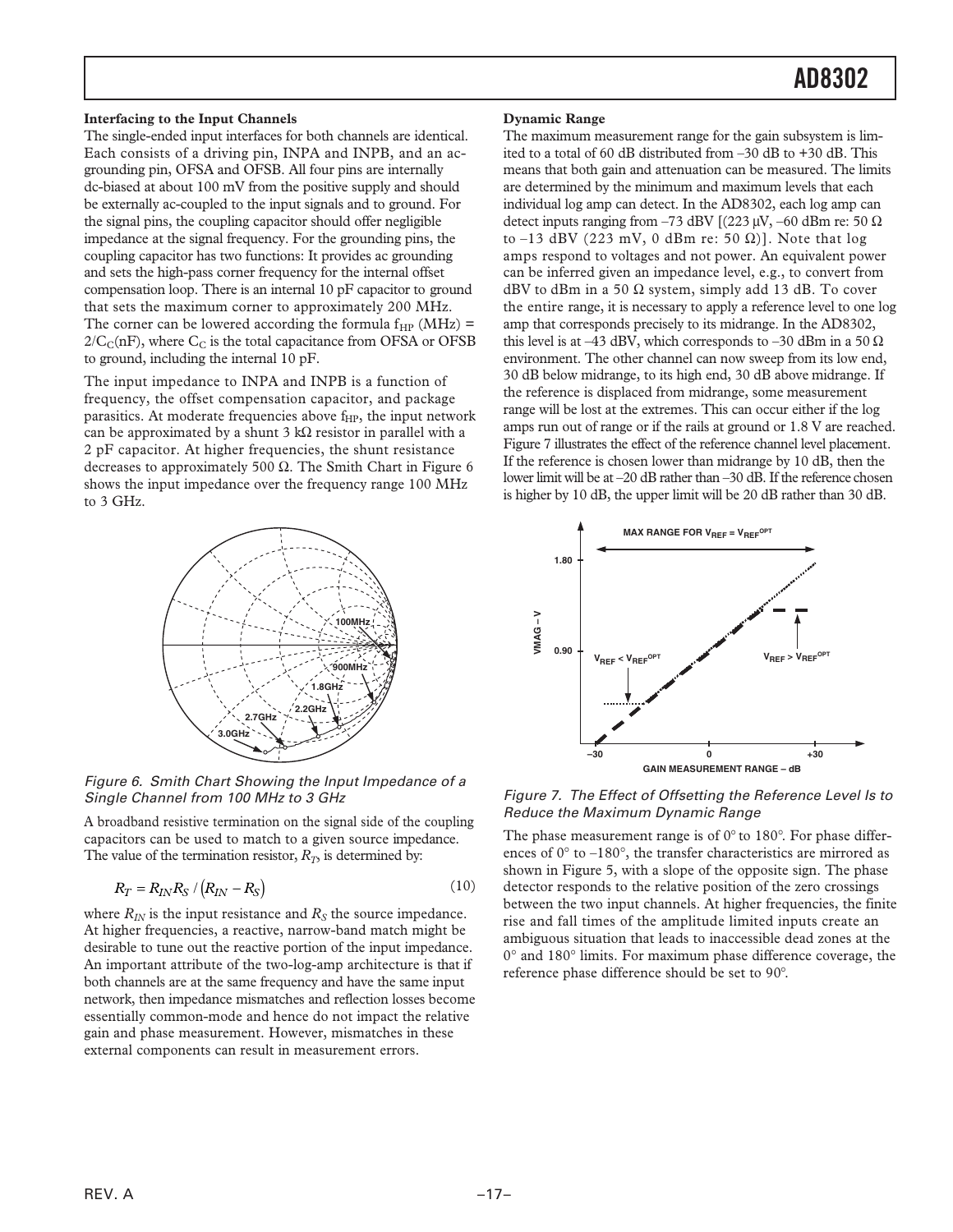#### **Cross Modulation of Magnitude and Phase**

At high frequencies, unintentional cross coupling between signals in Channels A and B inevitably occurs due to on-chip and boardlevel parasitics. When the two signals presented to the AD8302 inputs are at very different levels, the cross coupling introduces cross modulation of the phase and magnitude responses. If the two signals are held at the same relative levels and the phase between them is modulated then only the phase output should respond. Due to phase-to-amplitude cross modulation, the magnitude output shows a residual response. A similar effect occurs when the relative phase is held constant while the magnitude difference is modulated, i.e., an expected magnitude response and a residual phase response are observed due to amplitude-to-phase cross modulation. The point where these effects are noticeable depends on the signal frequency and the magnitude of the difference. Typically, for differences <20 dB, the effects of cross modulation are negligible at 900 MHz.

#### **Modifying the Slope and Center Point**

The default slope and center point values can be modified with the addition of external resistors. Since the output interface blocks are generalized for both magnitude and phase functions, the scaling modification techniques are equally valid for both outputs. Figure 8 demonstrates how a simple voltage divider from the VMAG and VPHS pins to the MSET and PSET pins can be used to modify the slope. The increase in slope is given by  $1 + R1/(R2||20 k\Omega)$ . Note that it may be necessary to account for the MSET and PSET input impedance of 20 kΩ which has a  $\pm 20\%$ manufacturing tolerance. As is generally true in such feedback systems, envelope bandwidth is decreased and the output noise transferred from the input is increased by the same factor. For example, by selecting R1 and R2 to be 10 kΩ and 20 kΩ, respectively, gain slope increases from the nominal 30 mV/dB by a factor of 2 to 60 mV/dB. The range is reduced by a factor of 2 and the new center point is at  $-15$  dB, i.e., the range now extends from –30 dB, corresponding to  $V_{\text{MAG}} = 0$  V, to 0 dB, corresponding to  $V_{\text{MAG}} = 1.8$  V.



Figure 8. Increasing the Slope Requires the Inclusion of a Voltage Divider

Repositioning the center point back to its original value of 0 dB simply requires that an appropriate voltage be applied to the grounded side of the lower resistor in the voltage divider. This voltage may be provided externally or derived from the internal reference voltage on pin VREF. For the specific choice of  $R2 =$ 20 kΩ, the center point is easily readjusted to 0 dB by connecting the VREF pin directly to the lower pin of R2 as shown in Figure 9. The increase in slope is now simplified to  $1 + R1/10 k\Omega$ . Since this 1.80 V reference voltage is derived from the same band gap

reference that determines the nominal center point, their tracking with temperature, supply, and part-to-part variations should be better in comparison to a fixed external voltage. If the center point is shifted to 0 dB in the previous example where the slope was doubled, then the range spans from –15 dB at  $V_{\text{MAG}} = 0$  V to 15 dB at  $V_{\text{MAG}} = 1.8$  V.



Figure 9. The Center Point Is Repositioned with the Help of the Internal Reference Voltage of 1.80 V

#### **Comparator and Controller Modes**

The AD8302 can also operate in a comparator mode if used in the arrangement shown in Figure 10 where the DUT is the element to be evaluated. The VMAG and VPHS pins are no longer connected to MSET and PSET. The trip-point thresholds for the gain and phase difference comparison are determined by the voltages applied to pins MSET and PSET according to:

$$
V_{MSET}(V) = 30 \ mV/dB \times Gain^{SP}(dB) + 900 \ mV \tag{11}
$$

$$
V_{PSET}(V) = -10 \ mV^{\circ} \times (|Phase^{SP} (°) | -90^{\circ}) + 900 \ mV \tag{12}
$$

where *GainSP* (*dB*) and *PhaseSP* (°) are the desired gain and phase thresholds. If the actual gain and phase between the two input channels differ from these thresholds, the  $V_{\text{MAG}}$  and  $V_{\text{PHS}}$ outputs toggle like comparators, i.e.,

$$
V_{MAG} = \begin{cases} 1.8 V \text{ if } \text{Gain} > \text{Gain}^{SP} \\ 0 V \text{ if } \text{Gain} < \text{Gain}^{SP} \end{cases} \tag{13}
$$

$$
V_{PHS} = 1.8 V \text{ if Phase} > Phase^{SP} \tag{14}
$$
\n
$$
V_{PHS} = 0 V \text{ if Phase} < Phase^{SP}
$$



Figure 10. Disconnecting the Feedback to the Setpoint Controls, the AD8302 Operates in Comparator Mode

*V*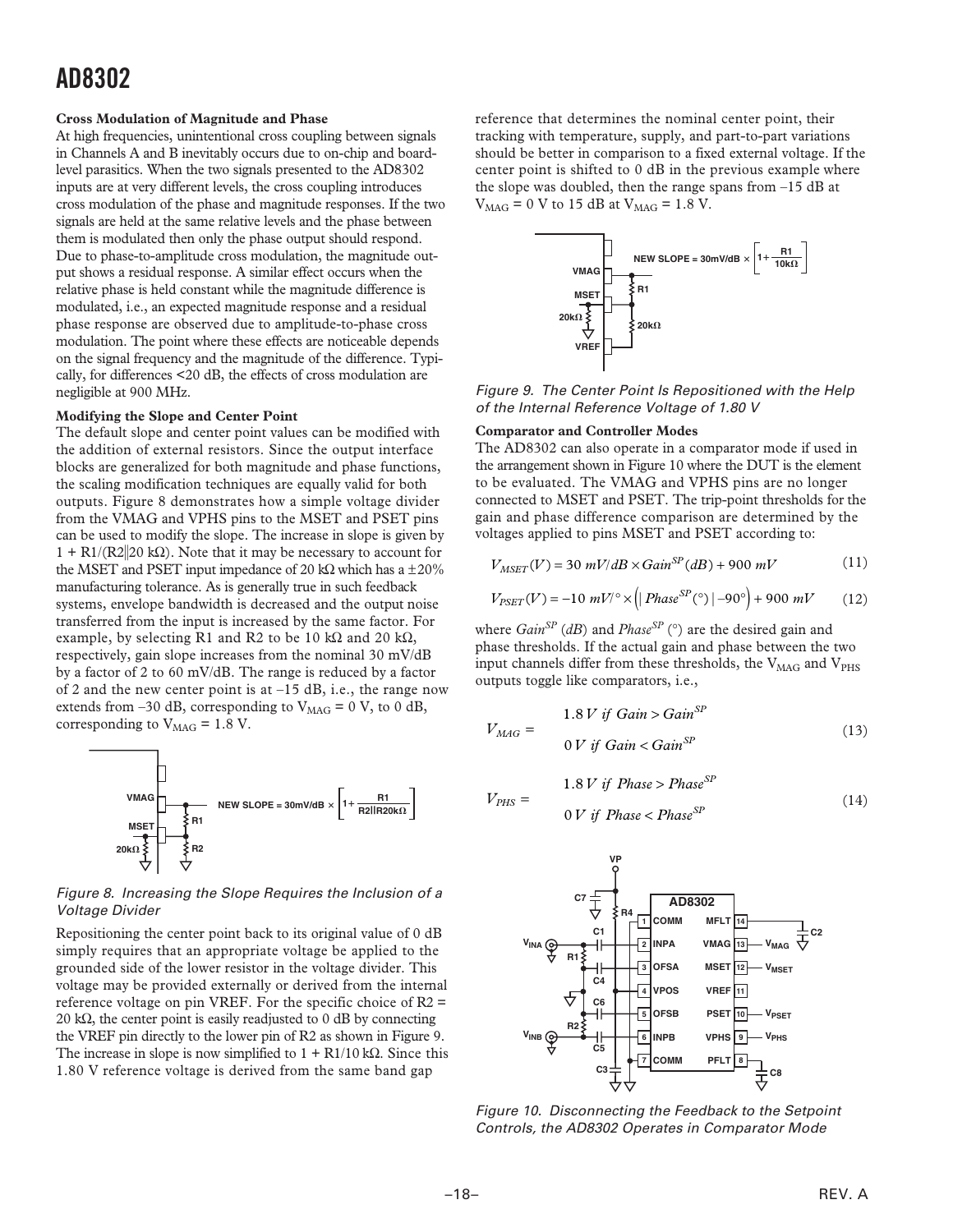The comparator mode can be turned into a controller mode by closing the loop around the VMAG and VPHS outputs. Figure 11 illustrates a closed loop controller that stabilizes the gain and phase of a DUT with gain and phase adjustment elements. If VMAG and VPHS are properly conditioned to drive gain and phase adjustment blocks preceding the DUT, the actual gain and phase of the DUT will be forced toward the prescribed setpoint gain and phase given in Equations 11 and 12. These are essentially AGC and APC loops. Note that as with all control loops of this kind, loop dynamics and appropriate interfaces all must be considered in more detail.



Figure 11. By Applying Overall Feedback to a DUT Via External Gain and Phase Adjusters, the AD8302 Acts as a Controller

#### **APPLICATIONS**

#### **Measuring Amplifier Gain and Compression**

The most fundamental application of AD8302 is the monitoring of the gain and phase response of a functional circuit block such as an amplifier or a mixer. As illustrated in Figure 12, directional couplers,  $DC_B$  and  $DC_A$ , sample the input and output signals of the "Black Box" DUT. The attenuators ensure that the signal levels presented to the AD8302 fall within its dynamic range. From the discussion in the Dynamic Range section, the optimal choice places both channels at P<sub>OPT</sub> = –30 dBm referenced to 50 Ω, which corresponds to –43 dBV. To achieve this, the combination of coupling factor and attenuation are given by:

$$
C_B + L_B = P_{IN} - P_{OPT} \tag{15}
$$

$$
C_A + L_A = P_{IN} + GAMN_{NOM} - P_{OPT}
$$
\n(16)

where  $C_B$  and  $C_A$  are the coupling coefficients,  $L_B$  and  $L_A$  are the attenuation factors, and  $GAIN_{NOM}$  is the nominal DUT gain. If identical couplers are used for both ports, then the difference in the two attenuators compensates for the nominal DUT gain. When the actual gain is nominal, the VMAG output is 900 mV, corresponding to 0 dB. Variations from nominal gain appear as a deviation from 900 mV or 0 dB with a 30 mV/dB scaling. Depending on the nominal insertion phase associated with DUT, the phase measurement may require a fixed phase shift in series with one of the channels to bring the nominal phase difference presented to the AD8302 near the optimal 90° point.

When the insertion phase is nominal, the VPHS output is 900 mV. Deviations from the nominal are reported with a 10 mV/degree scaling. Table I gives suggested component values for the measurement of an amplifier with a nominal gain of 10 dB and an input power of –10 dBm.



Figure 12. Using the AD8302 to Measure the Gain and Insertion Phase of an Amplifier or Mixer

**Table I. Component Values for Measuring a 10 dB Amplifier with an Input Power of –10 dBm**

| Component                       | Value            | <b>Quantity</b> |
|---------------------------------|------------------|-----------------|
| R1, R2                          | 52.3 $\Omega$    | 2               |
| R <sub>5</sub> , R <sub>6</sub> | $100 \Omega$     | 2               |
| C1, C4, C5, C6                  | $0.001 \mu F$    | 4               |
| C <sub>2</sub> , C <sub>8</sub> | Open             |                 |
| C <sub>3</sub>                  | 100 pF           |                 |
| C <sub>7</sub>                  | $0.1 \mu F$      |                 |
| AttenA                          | 10 dB (See Text) |                 |
| AttenB                          | 1 dB (See Text)  |                 |
| $DC_A, DC_B$                    | 20 dB            | 2               |

The gain measurement application can also monitor gain and phase distortion in the form of AM-AM (gain compression) and AM-PM conversion. In this case, the nominal gain and phase corresponds to those at low input signal levels. As the input level is increased, output compression and excess phase shifts are measured as deviations from the low level case. Note that the signal levels over which the input is swept must remain within the dynamic range of the AD8302 for proper operation.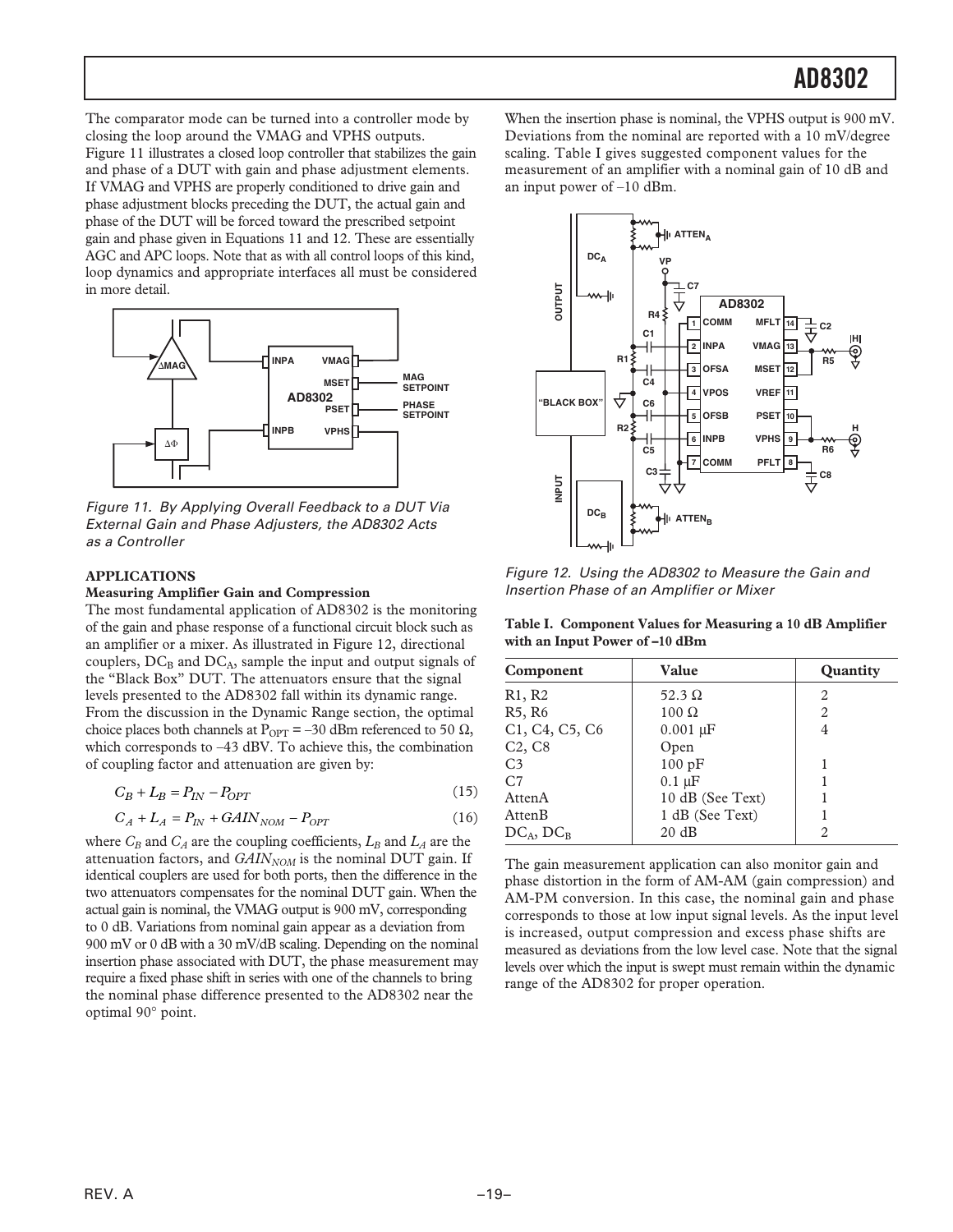#### **Reflectometer**

The AD8302 can be configured to measure the magnitude ratio and phase difference of signals that are incident on and reflected from a load. The vector reflection coefficient,  $\Gamma$ , is defined as,

$$
\Gamma = \text{Reflected Voltage} / \text{Incident Voltage} = (Z_L - Z_O) / (Z_L + Z_O) (17)
$$

where  $Z_L$  is the complex load impedance and  $Z_O$  is the characteristic system impedance.

The measured reflection coefficient can be used to calculate the level of impedance mismatch or standing wave ratio (SWR) of a particular load condition. This proves particularly useful in diagnosing varying load impedances such as antennas that can degrade performance and even cause physical damage. The vector reflectometer arrangement given in Figure 13 consists of a pair of directional couplers that sample the incident and reflected signals. The attenuators reposition the two signal levels within the dynamic range of the AD8302. In analogy to Equations 15 and 16, the attenuation factors and coupling coefficients are given by:

$$
C_B + L_B = P_{IN} - P_{OPT} \tag{18}
$$

$$
C_A + L_A = P_{IN} + \Gamma_{NOM} - P_{OPT}
$$
\n(19)

where  $\Gamma_{NOM}$  is the nominal reflection coefficient in dB and is negative for passive loads. Consider the case where the incident signal is 10 dBm and the nominal reflection coefficient is –19 dB. As shown in Figure 13, using 20 dB couplers on both sides and  $-30$  dBm for  $P_{OPT}$ , the attenuators for Channel A and B paths are 1 dB and 20 dB, respectively. The magnitude and phase of the reflection coefficient are available at the VMAG and VPHS pins scaled to 30 mV/dB and 10 mV/degree. When  $\Gamma$  is -19 dB, the VMAG output is 900 mV.

The measurement accuracy can be compromised if board level details are not addressed. Minimize the physical distance between the series connected couplers since the extra path length adds phase error to  $\Gamma$ . Keep the paths from the couplers to the AD8302 as well matched as possible since any differences introduce measurement errors. The finite directivity, D, of the couplers sets the minimum detectable reflection coefficient, i.e.,  $|\Gamma_{MIN}(dB)| < |D(dB)|$ .



Figure 13. Using the AD8302 to Measure the Vector Reflection Coefficient Off an Arbitrary Load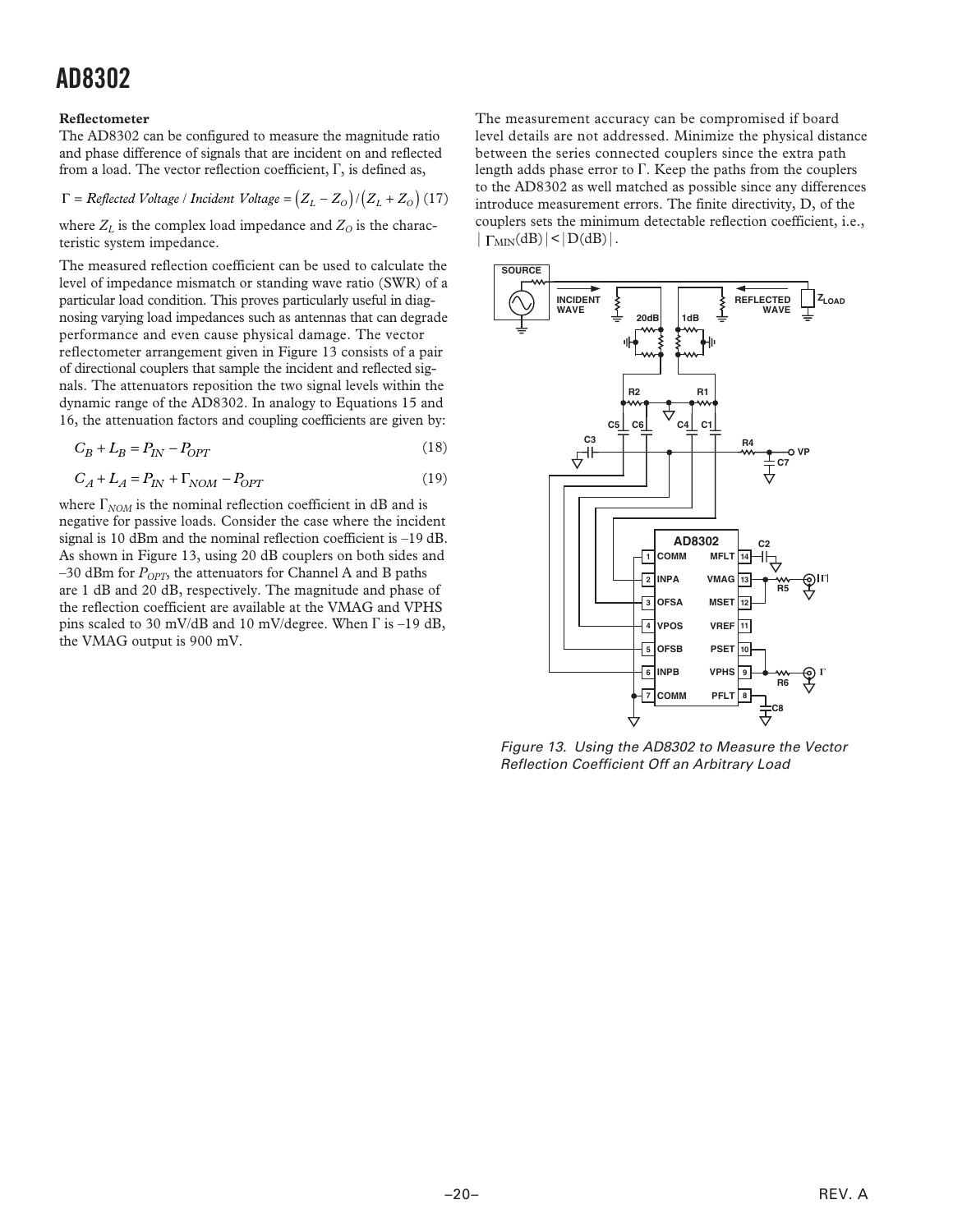

Figure 14. Evaluation Board Schematic



Figure 15a. Component Side Metal of Evaluation Board Figure 15b. Component Side Silkscreen of Evaluation Board

| <b>Table II. P1 Pin Allocations</b> |
|-------------------------------------|
| Common                              |
| <b>VPOS</b>                         |
| Common                              |



| Component                                        | <b>Function</b>                                                                                                                                                                       | <b>Default Condition</b>                                                                 |
|--------------------------------------------------|---------------------------------------------------------------------------------------------------------------------------------------------------------------------------------------|------------------------------------------------------------------------------------------|
| P1                                               | Power Supply and Ground Connector: Pin 2 VPOS and Pins 1 and 3 Ground.                                                                                                                | Not Applicable                                                                           |
| R1, R2                                           | Input Termination. Provide termination for input sources.                                                                                                                             | $R1 = R2 = 52.3 \Omega$ (Size 0402)                                                      |
| R <sub>3</sub>                                   | VREF Output Load. This load is optional and is meant to allow the user to simulate<br>their circuit loading of the device.                                                            | $R3 = 1 k\Omega$ (Size 0603)                                                             |
| R5, R6, R9                                       | Snubbing Resistor                                                                                                                                                                     | $R5 = R6 = 0 \Omega$ (Size 0603)<br>$R9 = 0 \Omega$ (Size 0603)                          |
| C <sub>3</sub> , C <sub>7</sub> , R <sub>4</sub> | Supply Decoupling                                                                                                                                                                     | $C3 = 100$ pF (Size 0603)<br>$C7 = 0.1 \mu F$ (Size 0603)<br>$R4 = 0 \Omega$ (Size 0603) |
| C1, C5                                           | <b>Input AC-Coupling Capacitors</b>                                                                                                                                                   | $C1 = C5 = 1$ nF (Size 0603)                                                             |
| C <sub>2</sub> , C <sub>8</sub>                  | Video Filtering. C2 and C8 limit the video bandwidth of the gain and phase<br>output respectively.                                                                                    | $C2 = C8 = Open (Size 0603)$                                                             |
| C4, C6                                           | Offset Feedback. These set the high-pass corner of the offset cancellation loop<br>and thus with the input ac-coupling capacitors the minimum operating frequency.                    | $C4 = C6 = 1$ nF (Size 0603)                                                             |
| SW <sub>1</sub>                                  | GSET Signal Source. When SW1 is in the position shown, the device is in gain<br>measure mode; when switched, it operates in comparator mode and a signal<br>must be applied to GSET.  | $SW1 =$ Installed                                                                        |
| SW <sub>2</sub>                                  | PSET Signal Source. When SW2 is in the position shown, the device is in phase<br>measure mode; when switched, it operates in comparator mode and a signal<br>must be applied to PSET. | $SW1 =$ Installed                                                                        |

|  | Table III. Evaluation Board Configuration Options |  |
|--|---------------------------------------------------|--|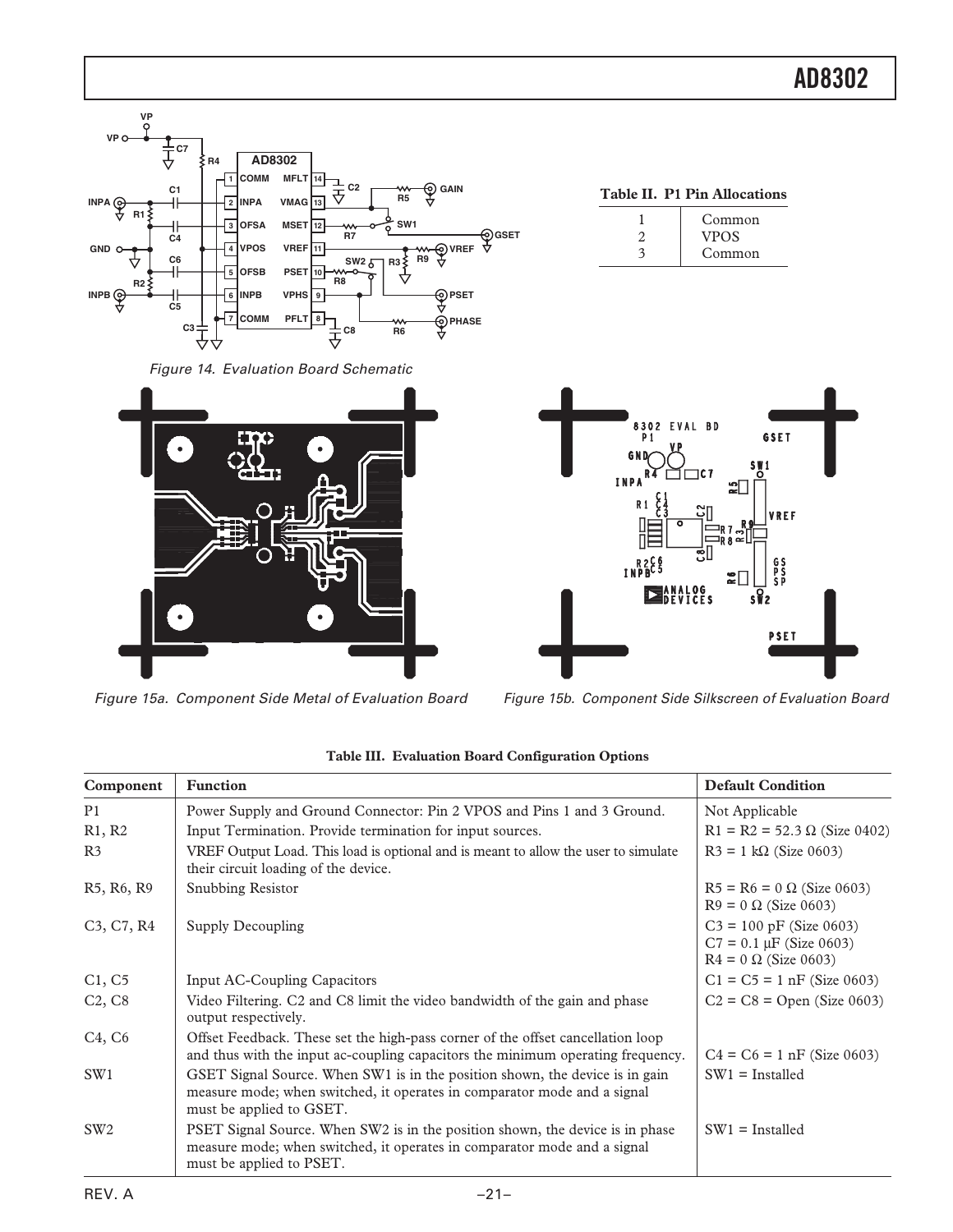#### **CHARACTERIZATION SETUPS AND METHODS**

The general hardware configuration used for most of the AD8302 characterization is shown in Figure 16. The characterization board is similar to the Customer Evaluation Board. Two reference-locked R and S SMT03 signal generators are used as the inputs to INPA and INPB, while the gain and phase outputs are monitored using both a TDS 744A oscilloscope with  $10\times$  high impedance probes and Agilent 34401A multimeters.

#### **Gain**

The basic technique used to evaluate the static gain (VMAG) performance was to set one source to a fixed level and sweep the amplitude of the other source, while measuring the VMAG output with the DMM. In practice, the two sources were run at 100 kHz frequency offset and average output measured with the DMM to alleviate errors that might be induced by gain/phase modulation due to phase jitter between the two sources.

The errors stated are the difference between a best fit line calculated by a linear regression and the actual measured data divided by the slope of the line to give an error in V/dB. The referred to 25°C error uses this same method while always using the slope and intercept calculated for that device at 25°C.

Response measurement made of the VMAG output used the configuration shown in Figure 17. The variable attenuator, Alpha AD260, is driven with a HP8112A pulse generator producing a change in RF level within 10 ns.

Noise spectral density measurements were made using a HP3589A with the inputs delivered through a Narda 4032C 90° phase splitter.

To measure the modulation of VMAG due to phase variation again the sources were run at a frequency offset,  $f_{OS}$ , effectively creating a continuous linear change in phase going through 360° once every  $1/f_{OS}$  seconds. The VMAG output is then measured with a DSO. When perceivable, only at high frequencies and large input magnitude differences, the linearly ramping phase creates a near sinusoid output riding on the expected VMAG dc output level. The curves in TPC 24 show the peak-to-peak output level measured with averaging.

#### **Phase**

The majority of the VPHS output data was collected by generating phase change, again by operating the two input sources with a small frequency offset (normally 100 kHz) using the same configuration shown in Figure 16. Although this method gives excellent linear phase change, good for measurement of slope and linearity, it lacks an absolute phase reference point. In the curves showing swept phase, the phase at which the VPHS is the same as VPHS with no input signal is taken to be –90° and all other angles are references to there. Typical Performance Curves show two figures of merit; instantaneous slope and error. Instantaneous slope, as shown in TPCs 43, 44, 45, and 47, was calculated simply by taking the delta in VPHS over angular change for adjacent measurement points.



Figure 16. Primary Characterization Setup



Figure 17. VMAG Dynamic Performance Measurement Setup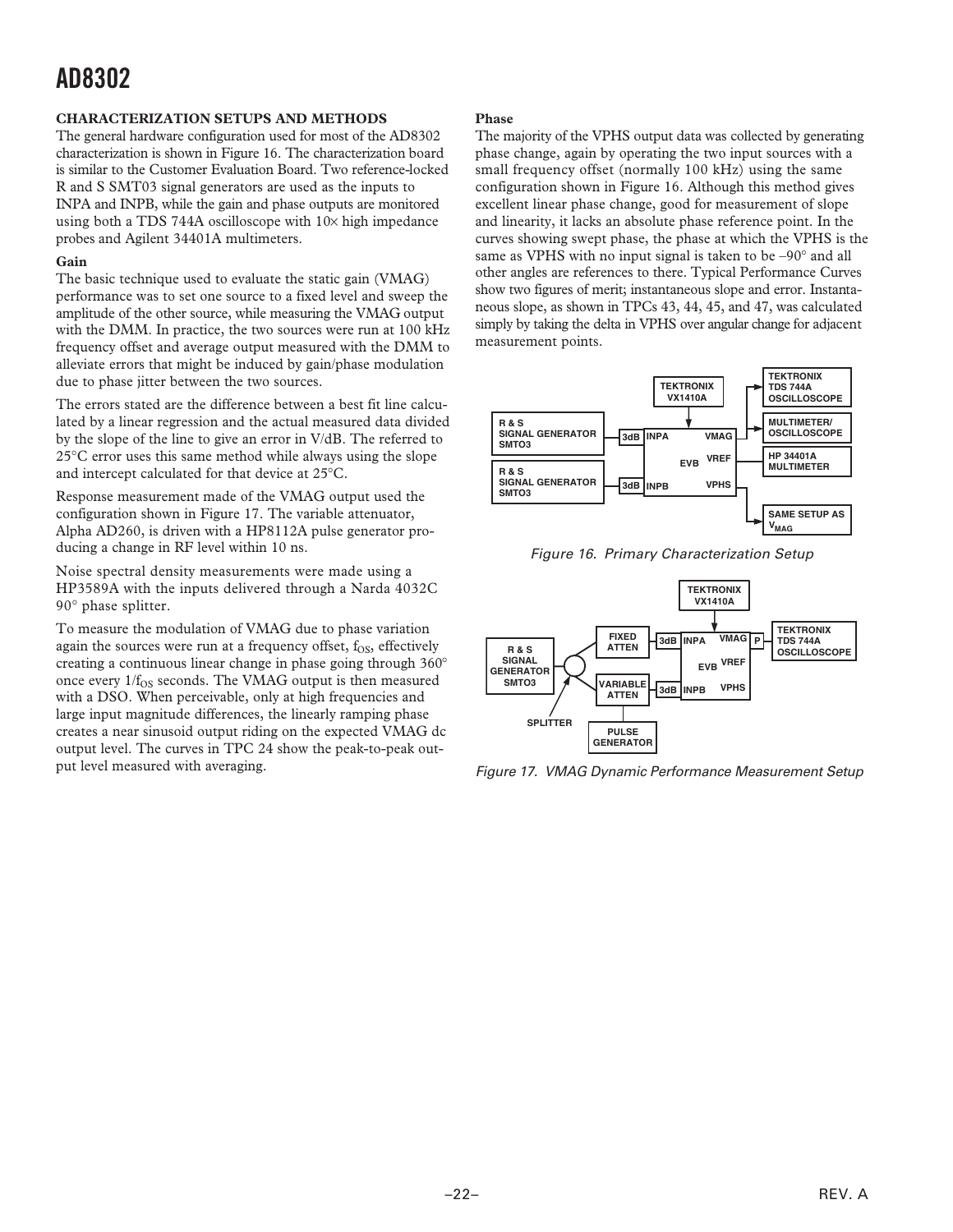#### **OUTLINE DIMENSIONS 14-Lead Thin Shrink Small Outline Package [TSSOP] (RU-14)**

Dimensions shown in millimeters



**COMPLIANT TO JEDEC STANDARDS MO-153AB-1**